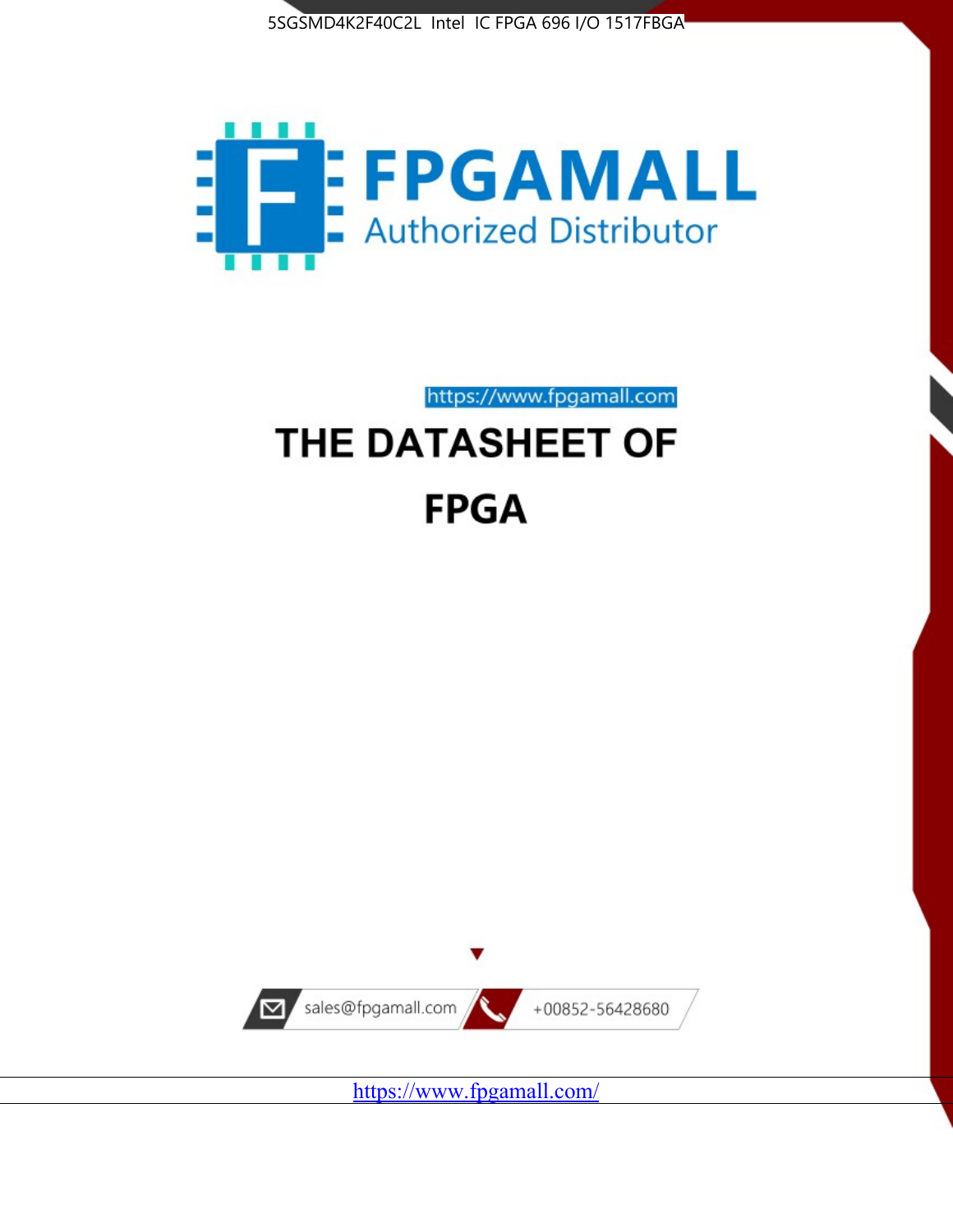# **Stratix V Device Overview**

**SV51001 [Subscribe](https://www.altera.com/servlets/subscriptions/alert?id=SV51001) [Send Feedback](mailto:FPGAtechdocfeedback@intel.com?subject=Feedback%20on%20(SV51001%202020.06.15)%20Stratix%20V%20Device%20Overview&body=We%20appreciate%20your%20feedback.%20In%20your%20comments,%20also%20specify%20the%20page%20number%20or%20paragraph.%20Thank%20you.)** 

Altera's 28-nm Stratix® V FPGAs include innovations such as an enhanced core architecture, integrated transceivers up to 28.05 gigabits per second (Gbps), and a unique array of integrated hard intellectual property (IP) blocks.

With these innovations, Stratix V FPGAs deliver a new class of application-targeted devices optimized for:

- Bandwidth-centric applications and protocols, including PCI Express® (PCIe®) Gen3
- Data-intensive applications for 40G/100G and beyond
- High-performance, high-precision digital signal processing (DSP) applications

Stratix V devices are available in four variants (GT, GX, GS, and E), each targeted for a different set of applications. For higher volume production, you can prototype with Stratix V FPGAs and use the low-risk, low-cost path to HardCopy® V ASICs.

#### **Related Information**

2020.06.15

#### **[Stratix V Device Handbook: Known Issues](http://www.altera.com/support/kdb/solutions/rd08242010_83.html)**

Lists the planned updates to the *Stratix V Device Handbook* chapters.

### **Stratix V Family Variants**

The Stratix V device family contains the GT, GX, GS, and E variants.

**Stratix V GT** devices, with both 28.05-Gbps and 12.5-Gbps transceivers, are optimized for applications that require ultra-high bandwidth and performance in areas such as 40G/100G/400G optical communica‐ tions systems and optical test systems. 28.05-Gbps and 12.5-Gbps transceivers are also known as GT and GX channels, respectively.

**Stratix V GX** devices offer up to 66 integrated transceivers with 14.1-Gbps data rate capability. These transceivers also support backplane and optical interface applications. These devices are optimized for high-performance, high-bandwidth applications such as 40G/100G optical transport, packet processing, and traffic management found in wireline, military communications, and network test equipment markets.

**Stratix V GS** devices have an abundance of variable precision DSP blocks, supporting up to 3,926 18x18 or 1,963 27x27 multipliers. In addition, Stratix V GS devices offer integrated transceivers with 14.1-Gbps data rate capability. These transceivers also support backplane and optical interface applications. These devices are optimized for transceiver-based DSP-centric applications found in wireline, military, broadcast, and high-performance computing markets.

**Stratix V E** devices offer the highest logic density within the Stratix V family with nearly one million logic elements (LEs) in the largest device. These devices are optimized for applications such as ASIC and system emulation, diagnostic imaging, and instrumentation.

**[ISO](http://www.altera.com/support/devices/reliability/certifications/rel-certifications.html) [9001:2015](http://www.altera.com/support/devices/reliability/certifications/rel-certifications.html) [Registered](http://www.altera.com/support/devices/reliability/certifications/rel-certifications.html)**

**low part of Intel** 

\*Other names and brands may be claimed as the property of others.

Intel Corporation. All rights reserved. Intel, the Intel logo, Altera, Arria, Cyclone, Enpirion, MAX, Nios, Quartus and Stratix words and logos are trademarks of Intel Corporation or its subsidiaries in the U.S. and/or other countries. Intel warrants performance of its FPGA and semiconductor products to current specifications in accordance with Intel's standard warranty, but reserves the right to make changes to any products and services at any time without notice. Intel assumes no responsibility or liability arising out of the application or use of any information, product, or service described herein except as expressly agreed to in writing by Intel. Intel customers are advised to obtain the latest version of device specifications before relying on any published information and before placing orders for products or services.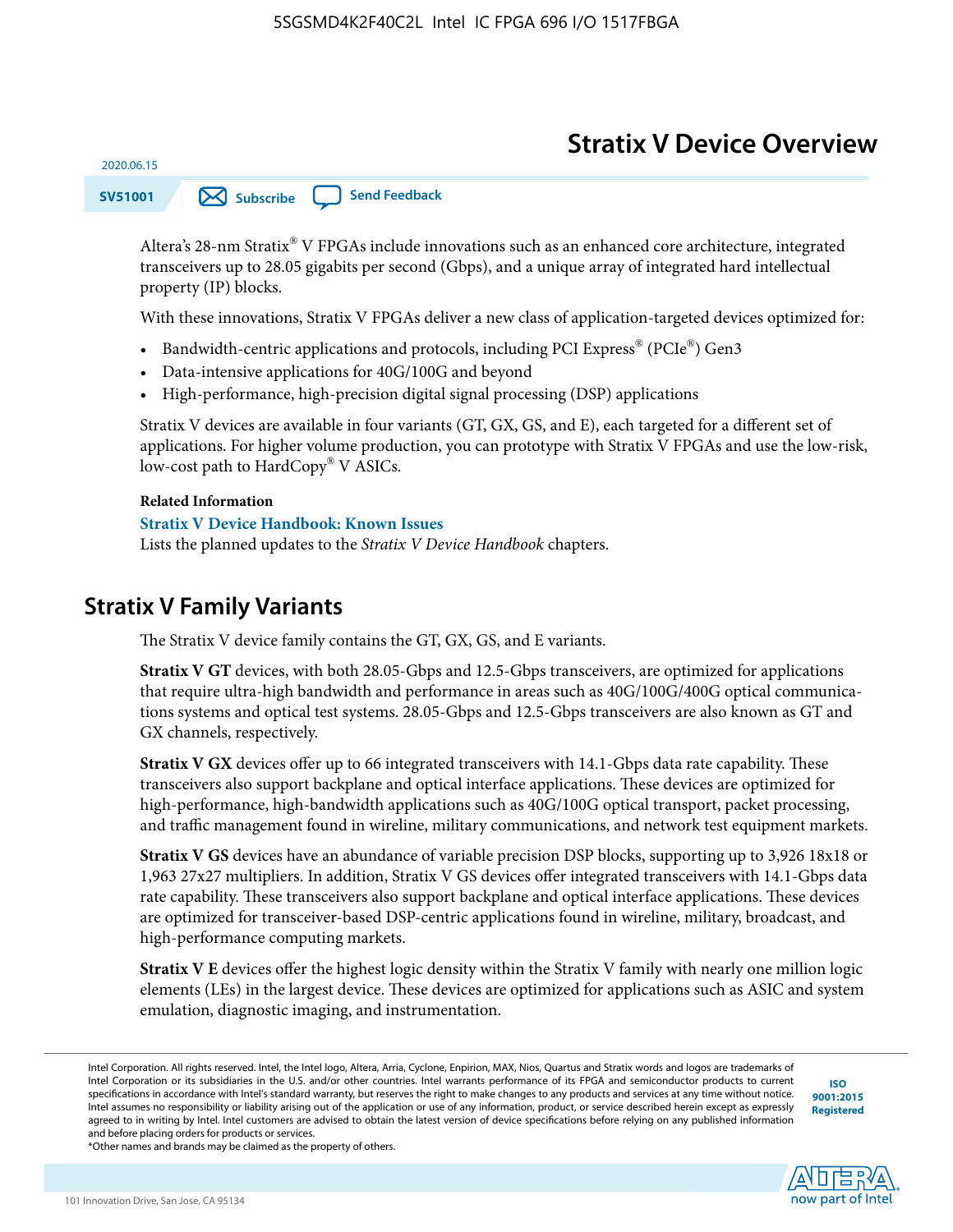#### **2 Stratix V Features Summary**

Common to all Stratix V family variants are a rich set of high-performance building blocks, including a redesigned adaptive logic module (ALM), 20 Kbit (M20K) embedded memory blocks, variable precision DSP blocks, and fractional phase-locked loops (PLLs). All of these building blocks are interconnected by Altera's superior multi-track routing architecture and comprehensive fabric clocking network.

Also common to Stratix V devices is the new Embedded HardCopy Block, which is a customizable hard IP block that leverages Altera's unique HardCopy ASIC capabilities. The Embedded HardCopy Block in Stratix V FPGAs is used to harden IP instantiation of PCIe Gen3, Gen2, and Gen1.

### **Stratix V Features Summary**

#### **Table 1: Summary of Features for Stratix V Devices**

| <b>Feature</b>                    | <b>Description</b>                                                                                                                                                                                                                                                                                                                                                                                                         |
|-----------------------------------|----------------------------------------------------------------------------------------------------------------------------------------------------------------------------------------------------------------------------------------------------------------------------------------------------------------------------------------------------------------------------------------------------------------------------|
| Technology                        | 28-nm TSMC process technology<br>0.85-V or 0.9-V core voltage<br>$\bullet$                                                                                                                                                                                                                                                                                                                                                 |
| Low-power serial<br>transceivers  | 28.05-Gbps transceivers on Stratix V GT devices<br>$\bullet$<br>Electronic dispersion compensation (EDC) for XFP, SFP+, QSFP, CFP<br>optical module support<br>Adaptive linear and decision feedback equalization<br>$\bullet$<br>Transmitter pre-emphasis and de-emphasis<br>Dynamic reconfiguration of individual channels<br>$\bullet$<br>On-chip instrumentation (EyeQ non-intrusive data eye monitoring)<br>$\bullet$ |
| Backplane capability              | 600-Megabits per second (Mbps) to 12.5-Gbps data rate capability<br>$\bullet$                                                                                                                                                                                                                                                                                                                                              |
| General-purpose I/Os<br>(GPIOs)   | 1.6-Gbps LVDS<br>1,066-MHz external memory interface<br>$\bullet$<br>On-chip termination (OCT)<br>$\bullet$<br>1.2-V to 3.3-V interfacing for all Stratix V devices                                                                                                                                                                                                                                                        |
| Embedded HardCopy<br><b>Block</b> | PCIe Gen3, Gen2, and Gen1 complete protocol stack, x1/x2/x4/x8 end<br>$\bullet$<br>point and root port                                                                                                                                                                                                                                                                                                                     |
| Embedded transceiver<br>hard IP   | Interlaken physical coding sublayer (PCS)<br>$\bullet$<br>Gigabit Ethernet (GbE) and XAUI PCS<br>$\bullet$<br>10G Ethernet PCS<br>Serial RapidIO® (SRIO) PCS<br>$\bullet$<br>Common Public Radio Interface (CPRI) PCS<br>$\bullet$<br>Gigabit Passive Optical Networking (GPON) PCS<br>$\bullet$                                                                                                                           |
| Power management                  | Programmable Power Technology<br>Quartus II integrated PowerPlay Power Analysis<br>$\bullet$                                                                                                                                                                                                                                                                                                                               |

**Altera Corporation** 

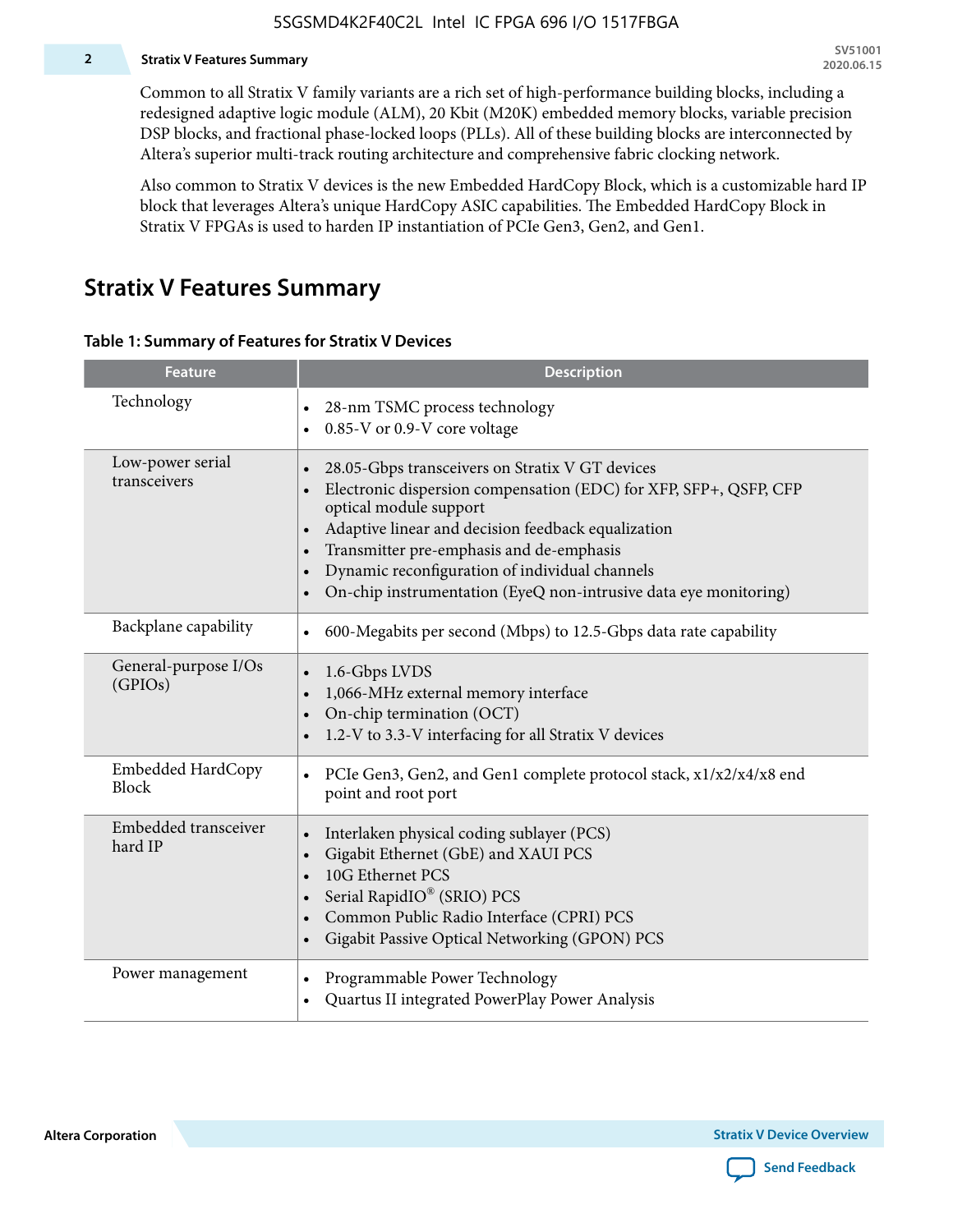| <b>Feature</b>                   | <b>Description</b>                                                                                                                                                                                                                                                                                                                                                                     |
|----------------------------------|----------------------------------------------------------------------------------------------------------------------------------------------------------------------------------------------------------------------------------------------------------------------------------------------------------------------------------------------------------------------------------------|
| High-performance core<br>fabric  | Enhanced ALM with four registers<br>Improved routing architecture reduces congestion and improves compile<br>times                                                                                                                                                                                                                                                                     |
| Embedded memory<br>blocks        | M20K: 20-Kbit with hard error correction code (ECC)<br>$\bullet$<br>MLAB: 640-bit<br>$\bullet$                                                                                                                                                                                                                                                                                         |
| Variable precision DSP<br>blocks | Up to 600 MHz performance<br>Natively support signal processing with precision ranging from 9x9 up to<br>54x54<br>New native 27x27 multiply mode<br>64-bit accumulator and cascade for systolic finite impulse responses (FIRs)<br>Embedded internal coefficient memory<br>Pre-adder/subtractor improves efficiency<br>Increased number of outputs allows more independent multipliers |
| Fractional PLLs                  | Fractional mode with third-order delta-sigma modulation<br>$\bullet$<br>Integer mode<br>$\bullet$<br>Precision clock synthesis, clock delay compensation, and zero delay buffer<br>$\bullet$<br>(ZDB)                                                                                                                                                                                  |
| Clock networks                   | 800-MHz fabric clocking<br>$\bullet$<br>Global, quadrant, and peripheral clock networks<br>Unused clock networks can be powered down to reduce dynamic power                                                                                                                                                                                                                           |
| Device configuration             | Serial and parallel flash interface<br>$\bullet$<br>Enhanced advanced encryption standard (AES) design security features<br>Tamper protection<br>Partial and dynamic reconfiguration<br>Configuration via Protocol (CvP)                                                                                                                                                               |
| High-performance<br>packaging    | Multiple device densities with identical package footprints enables seamless<br>$\bullet$<br>migration between different FPGA densities<br>FBGA packaging with on-package decoupling capacitors<br>Lead and RoHS-compliant lead-free options                                                                                                                                           |
| HardCopy V migration             |                                                                                                                                                                                                                                                                                                                                                                                        |

# **Stratix V Family Plan**

The following tables list the features of the different Stratix V devices.

The information in this section is correct at the time of publication. For the latest information and to get more details, refer to the Altera Product Selector.



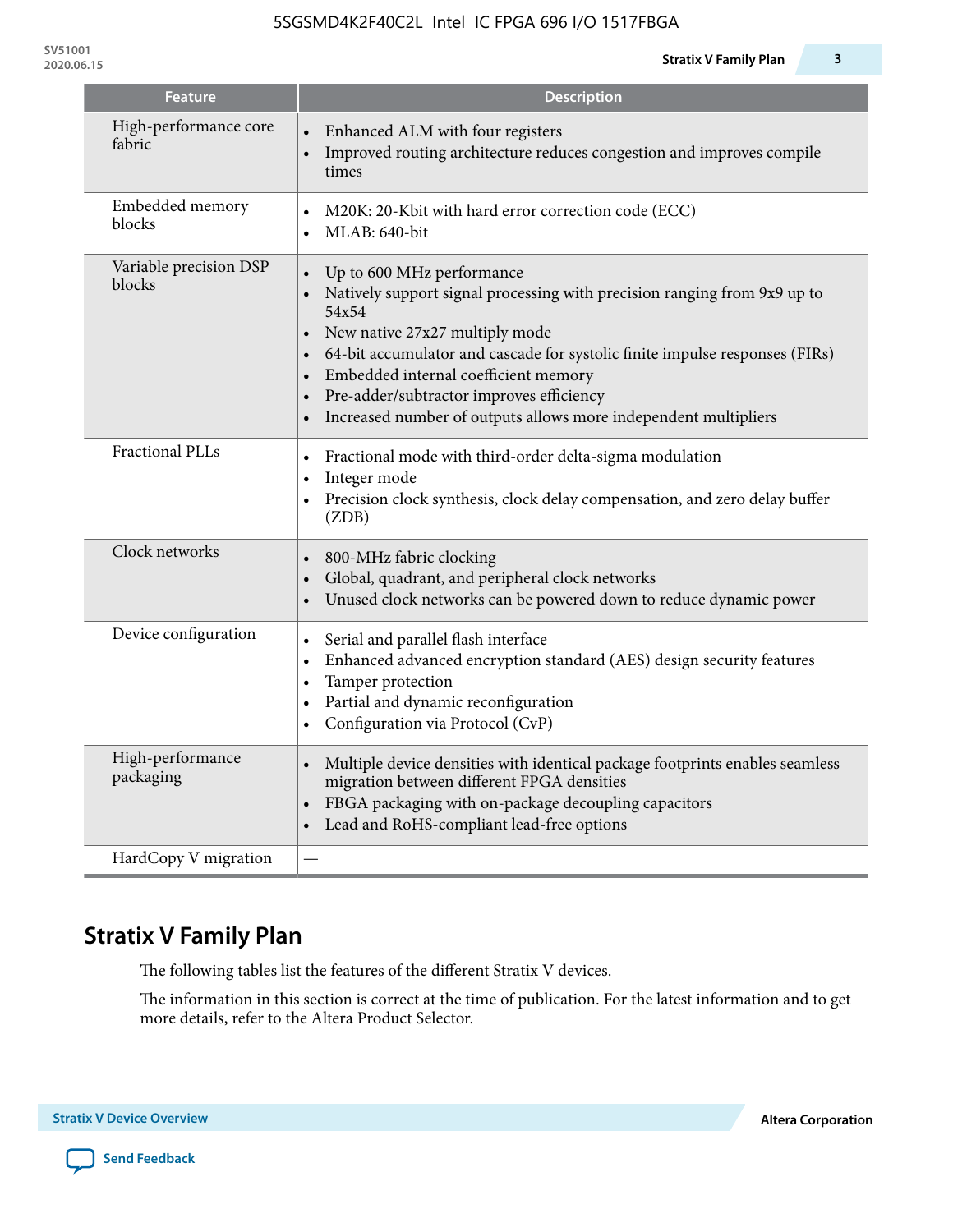### **4 Stratix V Family Plan**

### **Table 2: Stratix V GT Device Features**

| <b>Feature</b>                                 | 5SGTC5                                                                    | 5SGTC7         |
|------------------------------------------------|---------------------------------------------------------------------------|----------------|
| Logic Elements (K)                             | 425                                                                       | 622            |
| ALMs                                           | 160,400                                                                   | 234,720        |
| Registers (K)                                  | 642                                                                       | 939            |
| 28.05/12.5-Gbps Transceivers                   | 4/32                                                                      | 4/32           |
| PCIe hard IP Blocks                            | $\mathbf{1}$                                                              | $\mathbf{1}$   |
| <b>Fractional PLLs</b>                         | 28                                                                        | 28             |
| M20K Memory Blocks                             | 2,304                                                                     | 2,560          |
| M20K Memory (MBits)                            | 45                                                                        | 50             |
| Variable Precision Multipliers (18x18)         | 512                                                                       | 512            |
| Variable Precision Multipliers (27x27)         | 256                                                                       | 256            |
| DDR3 SDRAM x72 DIMM Interfaces                 | $\overline{4}$                                                            | $\overline{4}$ |
|                                                | User I/Os <sup>(1)</sup> , Full-Duplex LVDS, 28.05/12.5-Gbps Transceivers |                |
| Package <sup>(2)</sup> <sup>(3)</sup>          | 5SGTC5                                                                    | 5SGTC7         |
| KF40-F1517 <sup>(4)</sup><br>$(40 \text{ mm})$ | 600, 150, 36                                                              | 600, 150, 36   |

**Altera Corporation** 



<sup>(1)</sup> The number of GPIOs does not include transceiver I/Os. In the Quartus II software, the number of user I/Os includes transceiver I/Os.

 $^{(2)}$  Packages are flipchip ball grid array (1.0-mm pitch).

<sup>(3)</sup> Each package row offers pin migration (common board footprint) for all devices in the row.

<sup>(4)</sup> Migration between select Stratix V GT devices and Stratix V GX devices is available. For more information, refer to **Table 6** and to *AN 644: Migration Between Stratix V GX and Stratix V GT Devices*.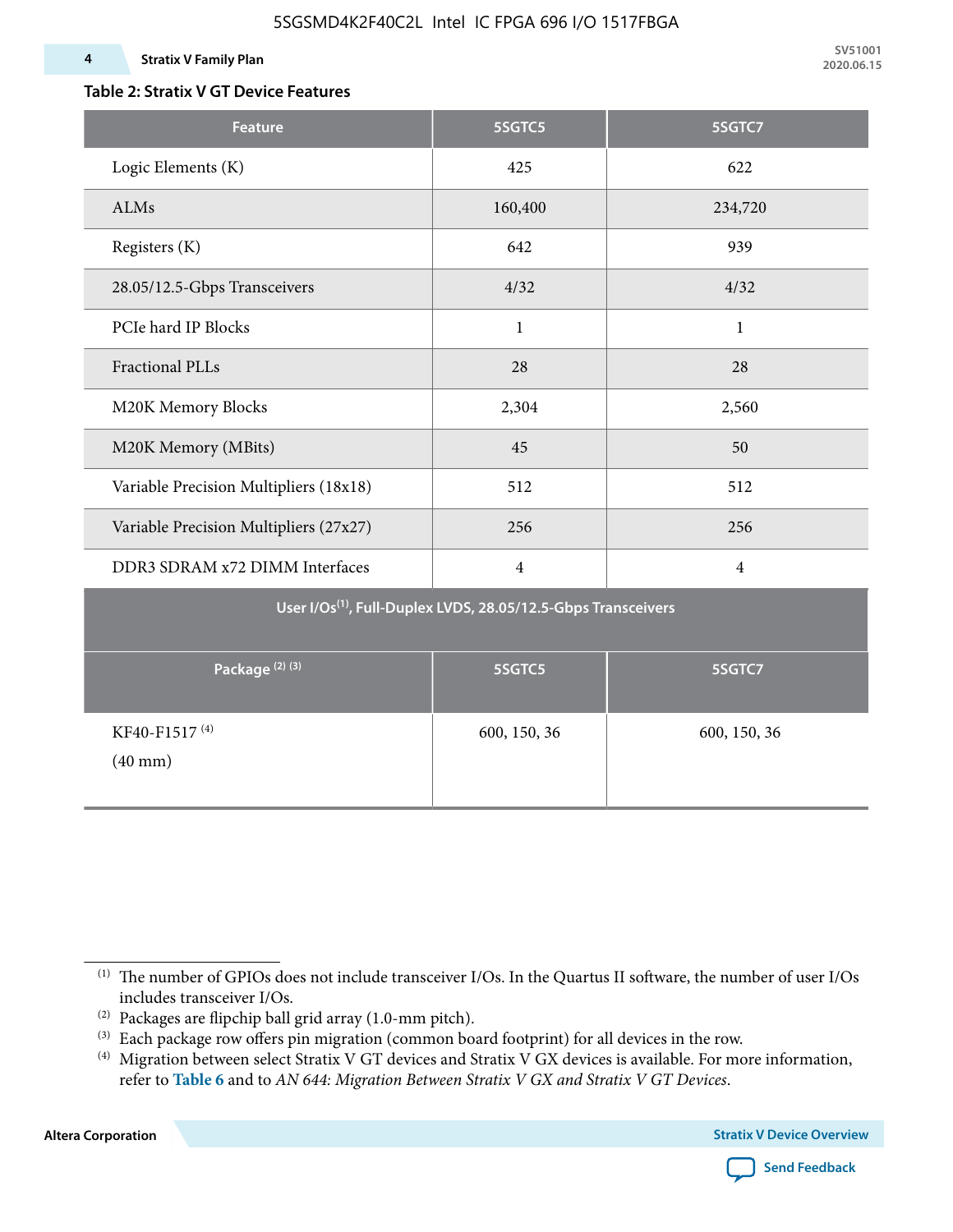#### **Table 3: Stratix V GX Device Features**

| <b>Features</b>                                       | 5SGXA<br>3       | 5SGXA<br>4  | 5SGXA<br>5.      | 5SGXA<br>7                 | 5SGXA<br>9    | 5SGXA<br>B                          | 5SGXB<br>$\overline{5}$ | 5SGXB<br>6     | 5SGXB<br>9     | 5SGXBB         |
|-------------------------------------------------------|------------------|-------------|------------------|----------------------------|---------------|-------------------------------------|-------------------------|----------------|----------------|----------------|
| Logic<br>Elements<br>(K)                              | 340              | 420         | 490              | 622                        | 840           | 952                                 | 490                     | 597            | 840            | 952            |
| ALMs                                                  | 128,300          | 158,500     | 185,000          | 234,720                    | 317,000       | 359,200                             | 185,000                 | 225,400        | 317,000        | 359,200        |
| Registers<br>(K)                                      | 513              | 634         | 740              | 939                        | 1,268         | 1,437                               | 740                     | 902            | 1,268          | 1,437          |
| $14.1$ -Gbps<br>Transceive<br>$\mathbf{r}\mathbf{s}$  | 12, 24,<br>or 36 | 24 or<br>36 | 24, 36,<br>or 48 | 24, 36,<br>or 48           | 36 or<br>48   | 36 or<br>48                         | 66                      | 66             | 66             | 66             |
| PCIe hard<br>IP Blocks                                | 1 or 2           | 1 or 2      | 1, 2, or<br>4    | 1, 2, or<br>$\overline{4}$ | 1, 2, or<br>4 | 1, 2, or<br>$\overline{\mathbf{4}}$ | 1 or 4                  | 1 or 4         | 1 or 4         | 1 or 4         |
| Fractional<br>PLLs                                    | $20^{(5)}$       | 24          | 28               | 28                         | 28            | 28                                  | 24                      | 24             | 32             | 32             |
| M20K<br>Memory<br><b>Blocks</b>                       | 957              | 1,900       | 2,304            | 2,560                      | 2,640         | 2,640                               | 2,100                   | 2,660          | 2,640          | 2,640          |
| M20K<br>Memory<br>(MBits)                             | 19               | 37          | 45               | 50                         | 52            | 52                                  | 41                      | 52             | 52             | 52             |
| Variable<br>Precision<br>Multipliers<br>(18x18)       | 512              | 512         | 512              | 512                        | 704           | 704                                 | 798                     | 798            | 704            | 704            |
| Variable<br>Precision<br>Multipliers<br>(27x27)       | 256              | 256         | 256              | 256                        | 352           | 352                                 | 399                     | 399            | 352            | 352            |
| DDR3<br><b>SDRAM</b><br>x72 DIMM<br>Interfaces<br>(6) | 6                | 6           | 6                | 6                          | 6             | 6                                   | $\overline{4}$          | $\overline{4}$ | $\overline{4}$ | $\overline{4}$ |

 $^{\left(5\right)}$  The F1517 package contains 24 PLLs. The other packages with this device contain 20 PLLs.

(6) These are the maximum number of x72 interfaces available. The actual number of interfaces depends on the device package.

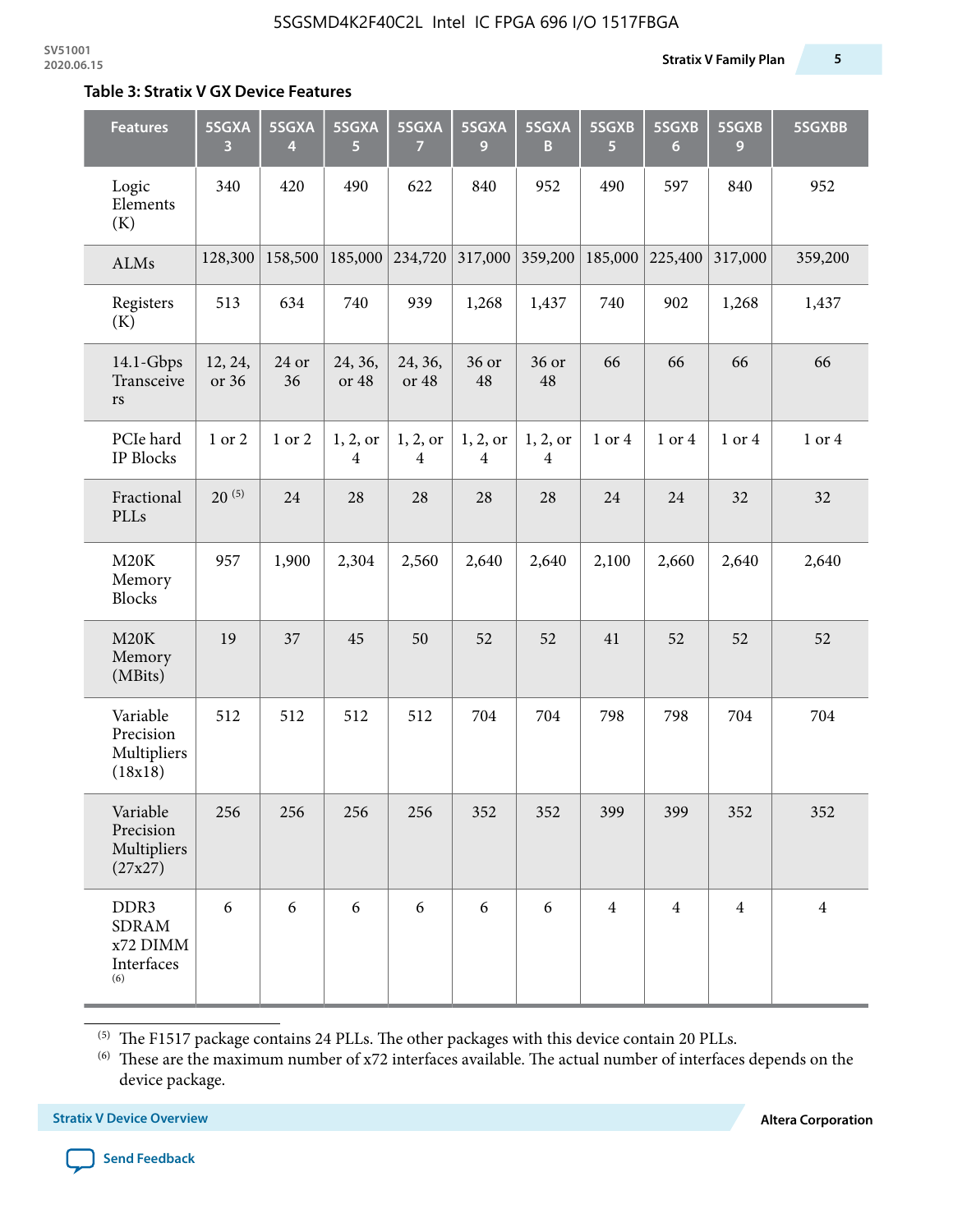#### **6 Stratix V Family Plan**

|                                                                                      |                             |                          |                 |                 | User I/Os <sup>(1)</sup> , Full-Duplex LVDS, 14.1-Gbps Transceivers |                                 |                |                |        |        |
|--------------------------------------------------------------------------------------|-----------------------------|--------------------------|-----------------|-----------------|---------------------------------------------------------------------|---------------------------------|----------------|----------------|--------|--------|
| Package <sup>(2)(3)</sup><br>$(7)$ (8)                                               | 5SGXA3                      | 5SGXA4   5SGXA5   5SGXA7 |                 |                 | <b>5SGXA9</b>                                                       | 5SGXA<br>B                      | 5SGXB5         | 5SGXB6         | 5SGXB9 | 5SGXBB |
| EH29-<br>H780<br>$(33$ mm $)$                                                        | 360, 90,<br>$12^{\text{H}}$ |                          |                 |                 |                                                                     |                                 |                |                |        |        |
| HF35-<br>F1152 <sup>(9)</sup><br>$(35$ mm $)$                                        | 432,<br>108, 24             | 552,<br>138, 24          | 552,<br>138, 24 | 552,<br>138, 24 |                                                                     |                                 |                |                |        |        |
| KF35-<br>F1152<br>$(35$ mm $)$                                                       | 432,<br>108, 36             | 432,<br>108, 36          | 432,<br>108, 36 | 432,<br>108, 36 |                                                                     |                                 |                |                |        |        |
| KF40-<br>F1517<br>$(40$ mm $)$<br>KH40-<br>H1517 <sup>(9)</sup><br>$(45 \text{ mm})$ | 696,<br>174, 36             | 696,<br>174, 36          | 696,<br>174, 36 | 696,<br>174, 36 | 696,<br>174,<br>36 <sup>H</sup>                                     | 696,<br>174,<br>36 <sup>H</sup> |                |                |        |        |
| NF40-<br>F1517 <sup>(4)</sup><br>$(40$ mm $)$                                        |                             |                          | 600,<br>150, 48 | 600,<br>150, 48 |                                                                     |                                 |                |                |        |        |
| RF40-<br>F1517<br>$(40$ mm $)$                                                       |                             |                          |                 |                 |                                                                     |                                 | 432,<br>108,66 | 432,<br>108,66 |        |        |

**Altera Corporation** 



<sup>(7)</sup> LVDS counts are full duplex channels. Each full duplex channel is one transmitter (TX) pair plus one receiver (RX) pair.

<sup>(8)</sup> A superscript  $H$  after the number of transceivers indicates that this device is only available in a hybrid package. Hybrid packages are slightly larger than conventional FBGAs. Refer to Altera's packaging documentation for more information.

<sup>(9)</sup> Migration between select Stratix V GX devices and Stratix V GS devices is available. For more information, refer to **Table 6**.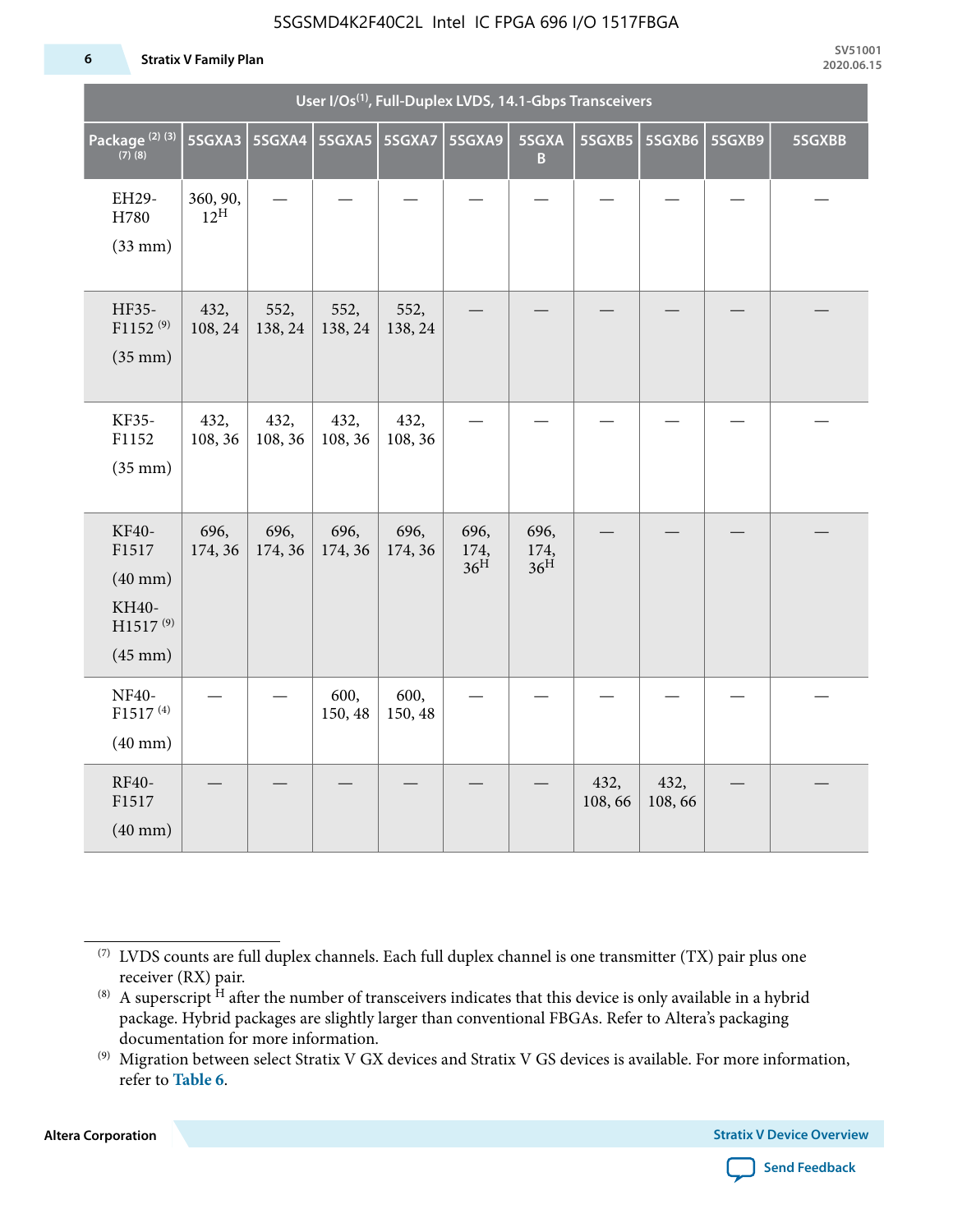|                                                    | User I/Os <sup>(1)</sup> , Full-Duplex LVDS, 14.1-Gbps Transceivers |  |                 |                                   |                 |                 |                |                          |                                 |                           |  |  |
|----------------------------------------------------|---------------------------------------------------------------------|--|-----------------|-----------------------------------|-----------------|-----------------|----------------|--------------------------|---------------------------------|---------------------------|--|--|
| Package <sup>(2)(3)</sup><br>$(7)$ $(8)$           |                                                                     |  |                 | 5SGXA3   5SGXA4   5SGXA5   5SGXA7 | <b>5SGXA9</b>   | 5SGXA<br>B      |                | 5SGXB5   5SGXB6   5SGXB9 |                                 | 5SGXBB                    |  |  |
| RF43-<br>F1760                                     |                                                                     |  |                 |                                   |                 |                 | 600,<br>150,66 | 600,<br>150,66           |                                 |                           |  |  |
| (42.5)<br>mm)                                      |                                                                     |  |                 |                                   |                 |                 |                |                          |                                 |                           |  |  |
| RH43-<br>H1760<br>$(45 \text{ mm})$                |                                                                     |  |                 |                                   |                 |                 |                |                          | 600,<br>150,<br>66 <sup>H</sup> | 600, 150, 66 <sup>H</sup> |  |  |
| NF45-<br>F1932 <sup>(9)</sup><br>$(45 \text{ mm})$ |                                                                     |  | 840,<br>210, 48 | 840,<br>210, 48                   | 840,<br>210, 48 | 840,<br>210, 48 |                |                          |                                 |                           |  |  |

### **Table 4: Stratix V GS Device Features**

| <b>Features</b>                           | 5SGSD3                    | 5SGSD4     | 5SGSD5       | 5SGSD6     | 5SGSD8     |
|-------------------------------------------|---------------------------|------------|--------------|------------|------------|
| Logic Elements (K)                        | 236                       | 360        | 457          | 583        | 695        |
| <b>ALMs</b>                               | 89,000                    | 135,840    | 172,600      | 220,000    | 262,400    |
| Registers (K)                             | 356                       | 543        | 690          | 880        | 1,050      |
| $14.1$ -Gbps<br>transceivers              | 12 or 24<br>12, 24, or 36 |            | 24 or 36     | 36 or 48   | 36 or 48   |
| PCIe hard IP<br>blocks                    | $\mathbf{1}$              |            | $\mathbf{1}$ | 1, 2, or 4 | 1, 2, or 4 |
| <b>Fractional PLLs</b>                    | 20                        | $20^{(5)}$ | 24           | 28         | 28         |
| M20K Memory<br><b>Blocks</b>              | 688                       | 957        | 2,014        | 2,320      | 2,567      |
| M20K Memory<br>(MBits)                    | 13                        |            | 39           | 45         | 50         |
| Variable Precision<br>Multipliers (18x18) | 1,200<br>2,088            |            | 3,180        | 3,550      | 3,926      |
| Variable Precision<br>Multipliers (27x27) | 600                       | 1,044      | 1,590        | 1,775      | 1,963      |

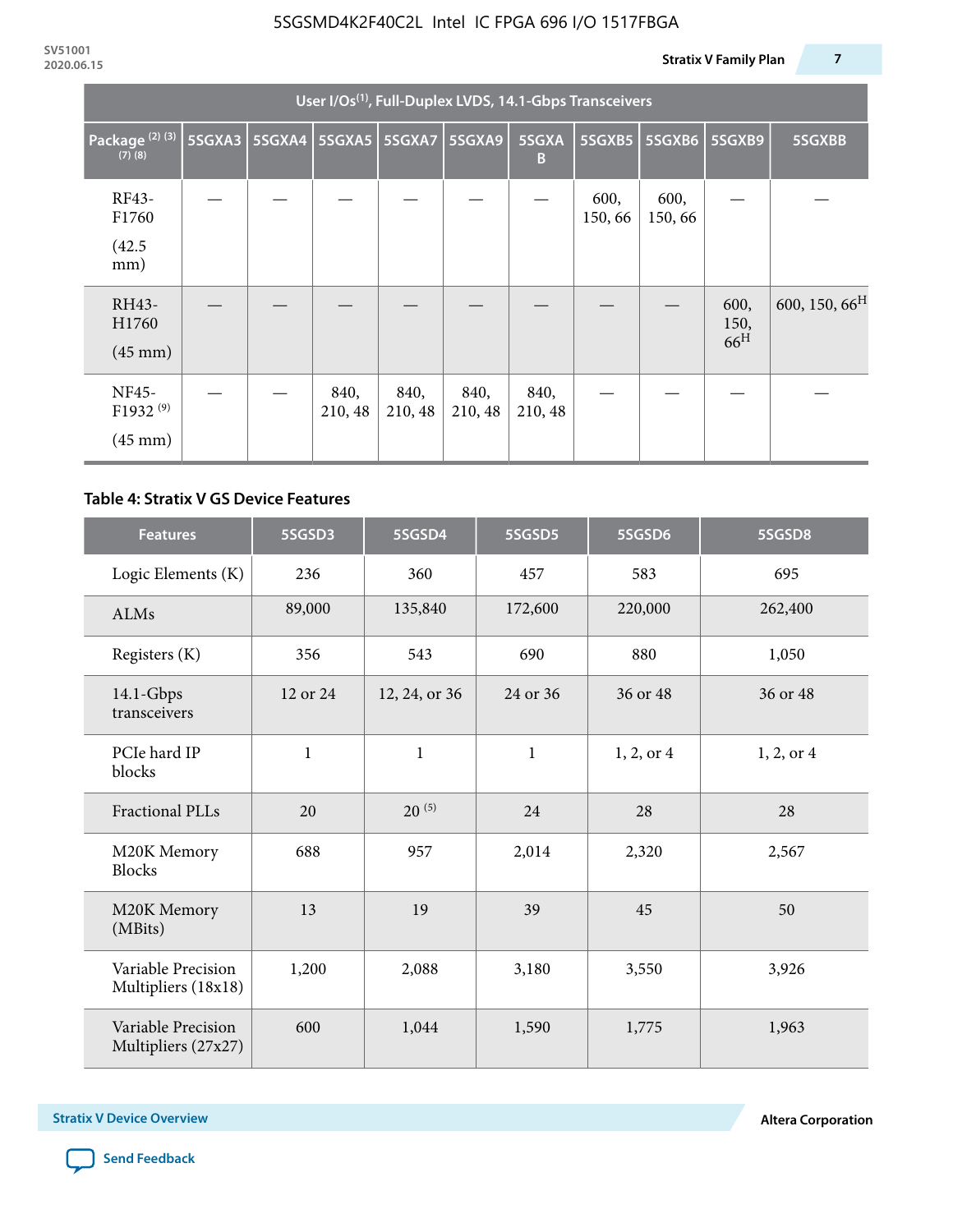| <b>Features</b>                                                     | 5SGSD3                   | 5SGSD4                           | 5SGSD5       | 5SGSD6       | 5SGSD8       |  |  |  |  |
|---------------------------------------------------------------------|--------------------------|----------------------------------|--------------|--------------|--------------|--|--|--|--|
| DDR3 SDRAM x72<br><b>DIMM</b> Interfaces                            | $\overline{2}$           | $\overline{4}$<br>$\overline{4}$ |              | 6            | 6            |  |  |  |  |
| User I/Os <sup>(1)</sup> , Full-Duplex LVDS, 14.1-Gbps Transceivers |                          |                                  |              |              |              |  |  |  |  |
| Package (2) (3) (7) (8)                                             | 5SGSD3                   | 5SGSD4                           | 5SGSD5       | 5SGSD6       | 5SGSD8       |  |  |  |  |
| EH29-H780<br>$(33$ mm $)$                                           | $360, 90, 12^{\text{H}}$ | 360, 90, $12^H$                  |              |              |              |  |  |  |  |
| HF35-F1152 <sup>(9)</sup><br>$(35 \text{ mm})$                      | 432, 108, 24             | 432, 108, 24                     | 552, 138, 24 |              |              |  |  |  |  |
| KF40-F1517 <sup>(9)</sup><br>$(40 \text{ mm})$                      |                          | 696, 174, 36                     | 696, 174, 36 | 696, 174, 36 | 696, 174, 36 |  |  |  |  |
| NF45-F1932 <sup>(9)</sup><br>$(45 \text{ mm})$                      |                          |                                  |              | 840, 210, 48 | 840, 210, 48 |  |  |  |  |

### **Table 5: Stratix V E Device Features**

| <b>Features</b>                        | 5SEE9   | 5SEEB   |
|----------------------------------------|---------|---------|
| Logic Elements (K)                     | 840     | 952     |
| ALMs                                   | 317,000 | 359,200 |
| Registers (K)                          | 1,268   | 1,437   |
| <b>Fractional PLLs</b>                 | 28      | 28      |
| M20K Memory Blocks                     | 2,640   | 2,640   |
| M20K Memory (MBits)                    | 52      | 52      |
| Variable Precision Multipliers (18x18) | 704     | 704     |
| Variable Precision Multipliers (27x27) | 352     | 352     |
| DDR3 SDRAM x72 DIMM Interfaces         | 6       | 6       |

**Altera Corporation** 

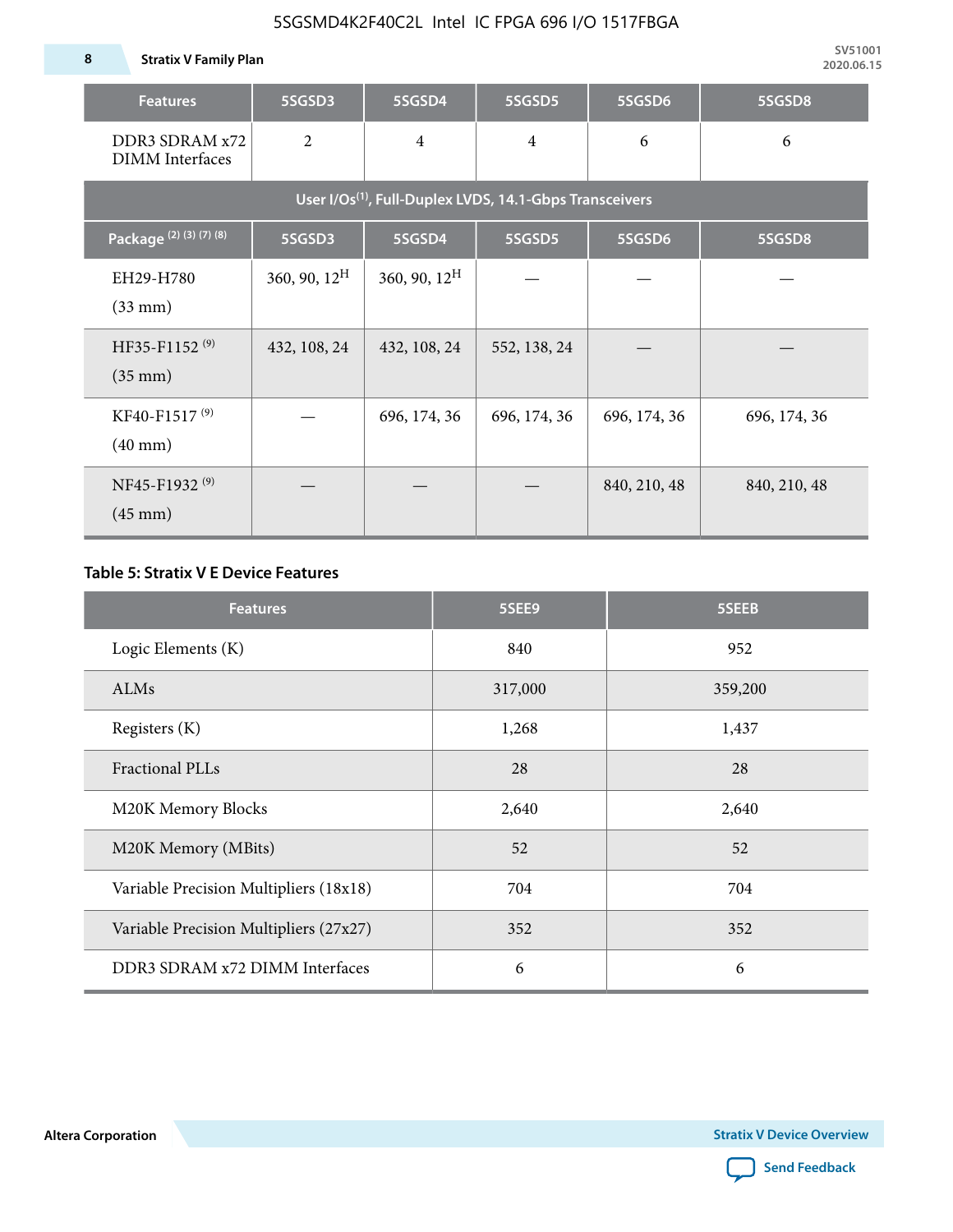| 2020.06.15 |                                    |                                             | <b>Stratix V Family Plan</b> | 9 |
|------------|------------------------------------|---------------------------------------------|------------------------------|---|
|            |                                    | User I/Os <sup>(1)</sup> , Full-Duplex LVDS |                              |   |
|            | Package <sup>(2)</sup> (3) (7) (8) | 5SEE9                                       | 5SEEB                        |   |
|            | H40-H1517<br>$(45 \text{ mm})$     | 696, $174^H$                                | 696, $174^{\text{H}}$        |   |
|            | F45-F1932<br>$(45 \text{ mm})$     | 840, 210                                    | 840, 210                     |   |

### **Table 6: Device Migration List Across All Stratix V Device Variants**

|  |  | All devices in a specific column allow migration. |
|--|--|---------------------------------------------------|
|--|--|---------------------------------------------------|

|                             |               | $\overline{\phantom{a}}$<br>Package |                |                                           |                                                           |                |               |                |                                    |               |                |
|-----------------------------|---------------|-------------------------------------|----------------|-------------------------------------------|-----------------------------------------------------------|----------------|---------------|----------------|------------------------------------|---------------|----------------|
|                             | EH29-<br>H780 | HF35-<br>F1152 <sup>(</sup><br>10)  | KF35-<br>F1152 | KF40-<br>F1517/<br>KH40-<br>H1517<br>(11) | NF40/<br><b>KF40-</b><br>F1517 <sup>(1</sup><br>$2)$ (13) | RF40-<br>F1517 | H40-<br>H1517 | RF43-<br>F1760 | NF45-<br>F1932 <sup>(</sup><br>11) | F45-<br>F1932 | RH43-<br>H1760 |
| <b>Stratix V GX devices</b> |               |                                     |                |                                           |                                                           |                |               |                |                                    |               |                |
| A3                          | Yes           | Yes                                 | Yes            | Yes                                       |                                                           |                |               |                |                                    |               |                |
| A4                          |               | Yes                                 | Yes            | Yes                                       |                                                           |                |               |                |                                    |               |                |
| A <sub>5</sub>              |               | Yes                                 | Yes            | Yes                                       | Yes                                                       |                |               |                | Yes                                |               |                |
| A7                          |               | Yes                                 | Yes            | Yes                                       | Yes                                                       |                |               |                | Yes                                |               |                |
| A9                          |               |                                     |                | Yes                                       |                                                           |                |               |                | Yes                                |               |                |
| AB                          |               |                                     |                | Yes                                       |                                                           |                |               |                | Yes                                |               |                |
| B <sub>5</sub>              |               |                                     |                |                                           |                                                           | Yes            |               | Yes            |                                    |               |                |
| B <sub>6</sub>              |               |                                     |                |                                           |                                                           | Yes            |               | Yes            |                                    |               |                |
| <b>B9</b>                   |               |                                     |                |                                           |                                                           |                |               |                |                                    |               | Yes            |
| <b>BB</b>                   |               |                                     |                |                                           |                                                           |                |               |                |                                    |               | Yes            |

 $(10)$  All devices in this column are in the HF35 package and have twenty-four 14.1-Gbps transceivers.



<sup>(11)</sup> Different devices within this column have small differences in the overall package height. When multiple Stratix V devices with different package heights are placed on a single board, a single-piece heatsink may not cover the devices evenly. Refer to *AN 670: Thermal Solutions to Address Height Variation in Stratix V Packages*.

<sup>(12)</sup> The 5SGTC5/7 devices in the KF40 package have four 28.05-Gbps transceivers and thirty-two 12.5-Gbps transceivers. Other devices in this column are in the NF40 package and have forty-eight 14.1-Gbps transceivers.

<sup>(13)</sup> For more information, refer to *AN 644: Migration Between Stratix V GX and Stratix V GT Devices*.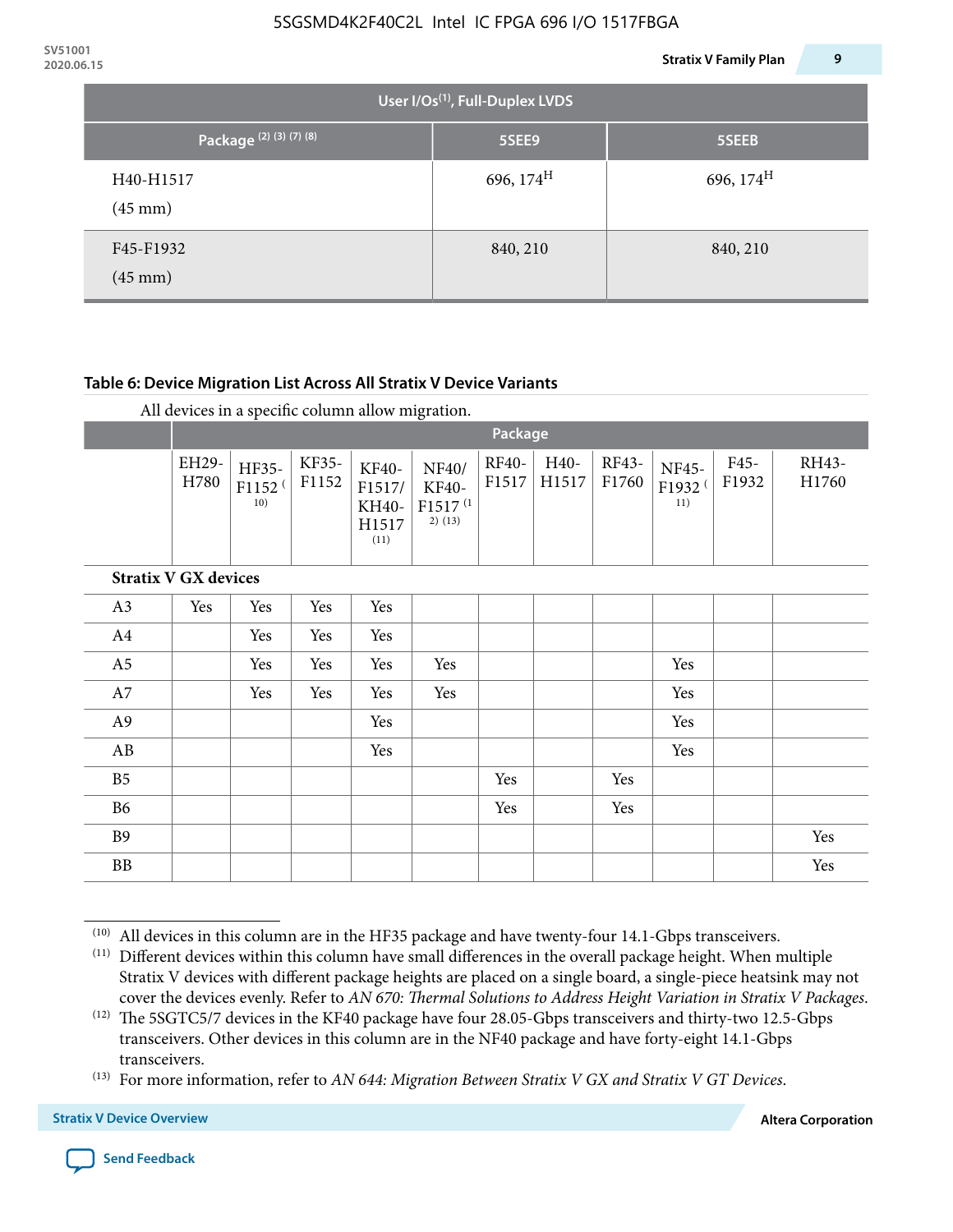#### **10 Low-Power Serial Transceivers**

**Package**

| <b>Stratix V GT devices</b> |  |  |
|-----------------------------|--|--|
|                             |  |  |

| C <sub>5</sub>             |                             |     |  |     | Yes |  |     |     |     |  |
|----------------------------|-----------------------------|-----|--|-----|-----|--|-----|-----|-----|--|
| C7                         |                             |     |  |     | Yes |  |     |     |     |  |
|                            | <b>Stratix V GS devices</b> |     |  |     |     |  |     |     |     |  |
| D <sub>3</sub>             | Yes                         | Yes |  |     |     |  |     |     |     |  |
| D <sub>4</sub>             | Yes                         | Yes |  | Yes |     |  |     |     |     |  |
| D <sub>5</sub>             |                             | Yes |  | Yes |     |  |     |     |     |  |
| D <sub>6</sub>             |                             |     |  | Yes |     |  |     | Yes |     |  |
| D <sub>8</sub>             |                             |     |  | Yes |     |  |     | Yes |     |  |
| <b>Stratix V E devices</b> |                             |     |  |     |     |  |     |     |     |  |
| E9                         |                             |     |  |     |     |  | Yes |     | Yes |  |
| EB                         |                             |     |  |     |     |  | Yes |     | Yes |  |

**Note:** To verify the pin migration compatibility, use the Pin Migration View window in the Quartus II software Pin Planner.

#### **Related Information**

• **[Altera Product Selector](http://www.altera.com/products/selector/psg-selector.html#)**

Provides the latest information about Altera products.

- **[For more information about verifying the pin migration compatibility, refer to the I/O](http://www.altera.com/literature/hb/qts/qts_qii52013.pdf) [Management chapter in volume 2 of the Quartus II Handbook.](http://www.altera.com/literature/hb/qts/qts_qii52013.pdf)**
- **[For full package details, refer to the Package information datasheet for Altera devices.](http://www.altera.com/support/devices/packaging/specifications/pkg-pin/spe-index.jsp)**
- **[AN 644: Migration Between Stratix V GX and Stratix V GT Devices](http://www.altera.com/literature/an/an644.pdf)**
- **[AN 670: Thermal Solutions to Address Height Variation in Stratix V Packages](http://www.altera.com/literature/an/an670.pdf)**

### **Low-Power Serial Transceivers**

Stratix V FPGAs deliver the industry's most flexible transceivers with the highest bandwidth from 600 Mbps to 28.05 Gbps, low bit error ratio (BER), and low power. Stratix V transceivers have many enhancements to improve flexibility and robustness. These enhancements include robust analog receiver clock and data recovery (CDR), advanced pre-emphasis, and equalization. In addition, each channel provides full featured embedded PCS hard IP to simplify the design, lower the power, and save valuable core resources.

Stratix V transceivers are compliant with a wide range of standard protocols and data rates and are equipped with a variety of signal conditioning features to support backplane, optical module, and chip-tochip applications.

Stratix V transceivers are located on the left and right sides of the device, as shown in the figure below. The transceivers are isolated from the rest of the chip to prevent core and I/O noise from coupling into the transceivers, thereby ensuring optimal signal integrity. The transceiver channels consist of the physical medium attachment (PMA), PCS, and high-speed clock networks. You can also configure unused transceiver PMA channels as additional transmitter PLLs.

**Altera Corporation Stratix V Device Overview**

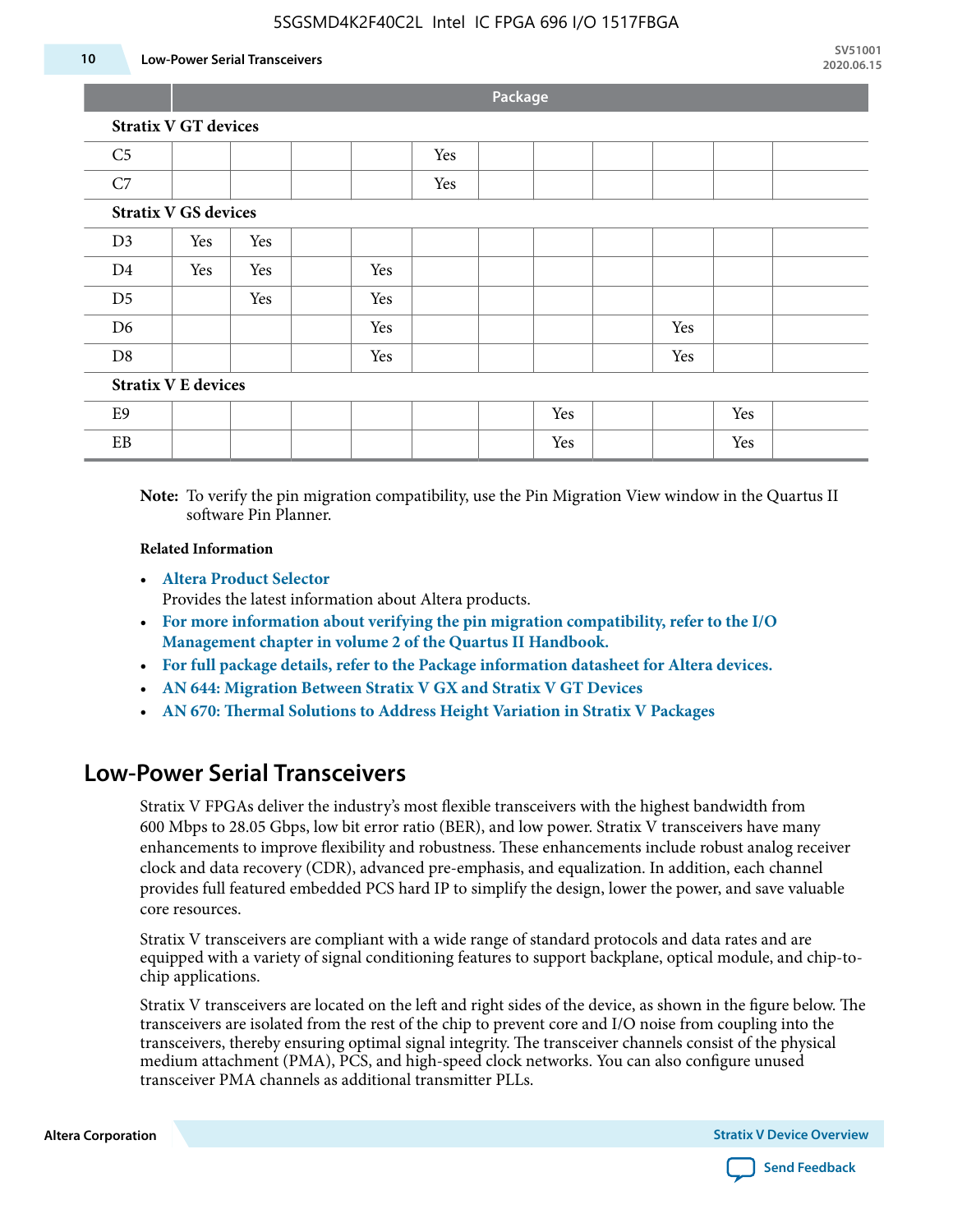#### **Figure 1: Stratix V GT, GX, and GS Device Chip View**

This figure represents one variant of a Stratix V device with transceivers. Other variants may have a different floorplan than the one shown here.



(1) You can use the unused transceiver channels as additional transceiver transmitter PLLs.

The following table lists the PMA features for the Stratix V transceivers.

#### **Table 7: Transceiver PMA Features**

| <b>Feature</b>        | <b>Capability</b>                                                                              |
|-----------------------|------------------------------------------------------------------------------------------------|
| Chip-to-chip support  | 28.05 Gbps and 12.5 Gbps (Stratix V GT devices) and<br>14.1 Gbps (Stratix V GX and GS devices) |
| Backplane support     | 12.5 Gbps (Stratix V GX, GS, and GT devices)                                                   |
| Cable driving support | PCIe cable and eSATA applications                                                              |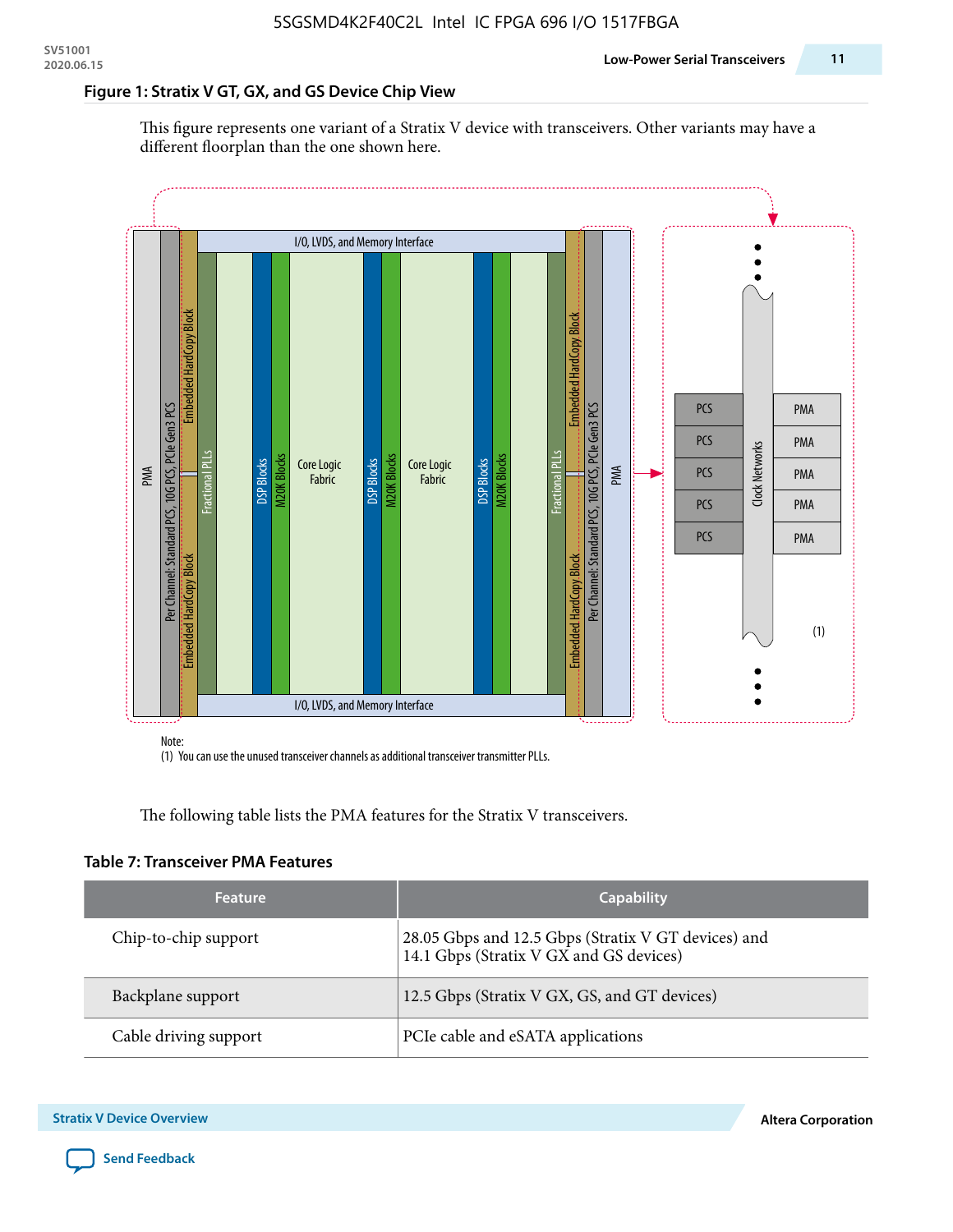**12 Low-Power Serial Transceivers**

| <b>Feature</b>                                      | <b>Capability</b>                                                                                                                                                         |
|-----------------------------------------------------|---------------------------------------------------------------------------------------------------------------------------------------------------------------------------|
| Optical module support with EDC                     | 10G Form-factor Pluggable (XFP), Small Form-factor Pluggable<br>(SFP+), Quad Small Form-factor Pluggable (QSFP), CXP, 100G<br>Pluggable (CFP), 100G Form-factor Pluggable |
| Continuous Time Linear Equalization<br>(CTLE)       | Receiver 4-stage linear equalization to support high-attenuation<br>channels                                                                                              |
| Decision Feedback Equalization (DFE)                | Receiver 5-tap digital equalizer to minimize losses and crosstalk                                                                                                         |
| Adaptive equalization (AEQ)                         | Adaptive engine to automatically adjust equalization to<br>compensate for changes over time                                                                               |
| PLL-based clock recovery                            | Superior jitter tolerance versus phase interpolation techniques                                                                                                           |
| Programmable deserialization and word<br>alignment  | Flexible deserialization width and configurable word alignment<br>patterns                                                                                                |
| Transmitter equalization (pre-emphasis)             | Transmitter driver 4-tap pre-emphasis and de-emphasis for<br>protocol compliance under lossy conditions                                                                   |
| Ring and LC oscillator transmitter PLLs             | Choice of transmitter PLLs per channel, optimized for specific<br>protocols and applications                                                                              |
| On-chip instrumentation (EyeQ data-<br>eye monitor) | Allows non-intrusive on-chip monitoring of both width and<br>height of the data eye                                                                                       |
| Dynamic reconfiguration                             | Allows reconfiguration of single channels without affecting<br>operation of other channels                                                                                |
| Protocol support                                    | Compliance with over 50 industry standard protocols in the<br>range of 600 Mbps to 28.05 Gbps                                                                             |

The Stratix V core logic connects to the PCS through an 8-, 10-, 16-, 20-, 32-, 40-, 64-, or 66-bit interface, depending on the transceiver data rate and protocol. Stratix V devices contain PCS hard IP to support PCIe Gen3, Gen2, Gen1, Interlaken, 10GE, XAUI, GbE, SRIO, CPRI, and GPON protocols. All other standard and proprietary protocols are supported through the transceiver PCS hard IP. The following table lists the transceiver PCS features.

#### **Table 8: Transceiver PCS Features**

| <b>Protocol</b> | Data Rates (Gbps)     | <b>Transmitter Data Path</b>                                                                  | <b>Receiver Data Path</b>                                                                                  |
|-----------------|-----------------------|-----------------------------------------------------------------------------------------------|------------------------------------------------------------------------------------------------------------|
| Custom PHY      | $0.6 \text{ to } 8.5$ | Phase compensation FIFO, byte<br>serializer, 8B/10B encoder,<br>bit-slip, and channel bonding | Word aligner, de-skew FIFO,<br>rate match FIFO, 8B/10B<br>decoder, byte deserializer, and<br>byte ordering |

**Altera Corporation** 

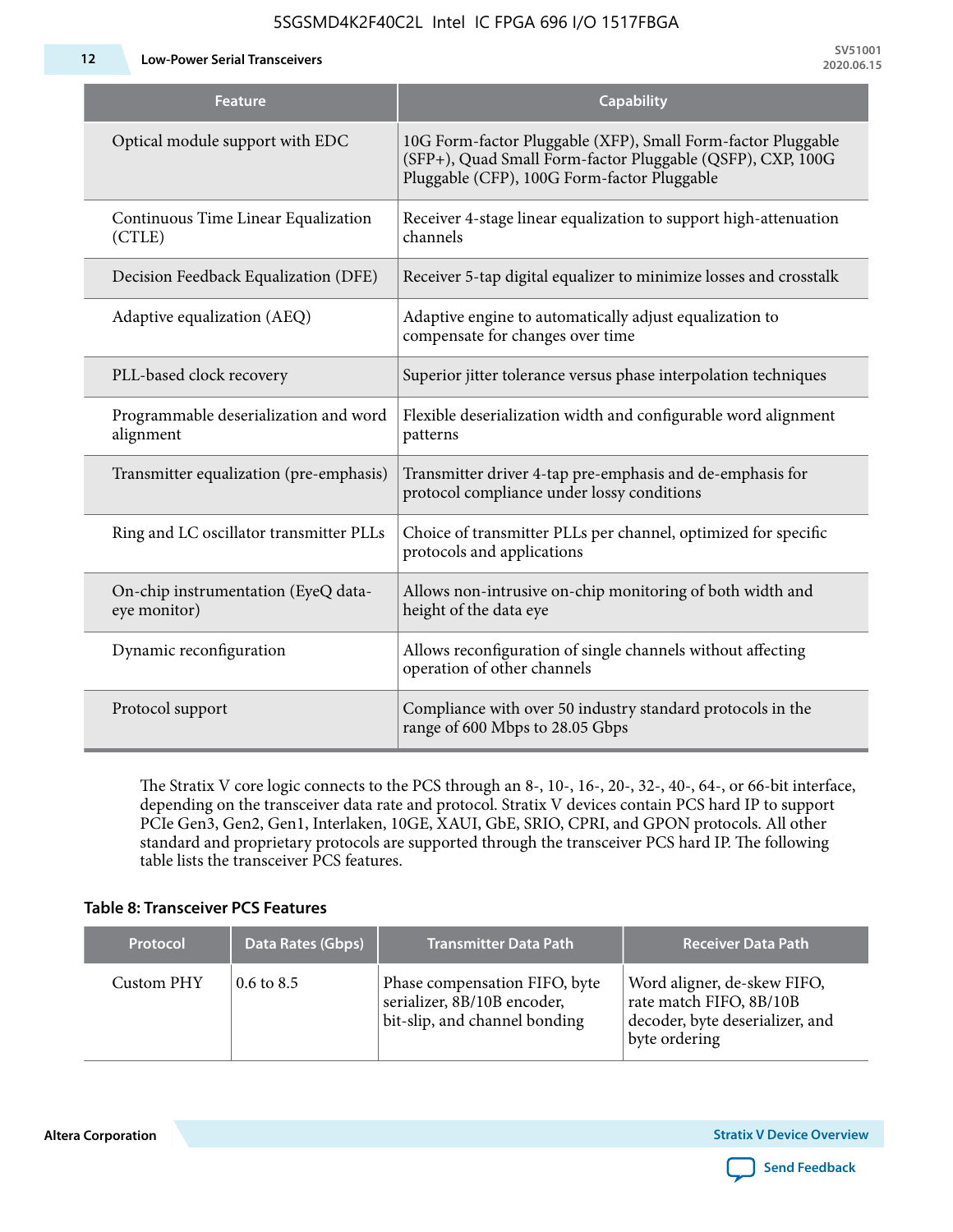**SV51001**

#### **2020.06.15 PCIe Gen3, Gen2, and Gen1 Hard IP (Embedded HardCopy Block) 13**

| Protocol                         | <b>Data Rates (Gbps)</b> | <b>Transmitter Data Path</b>                                                                           | <b>Receiver Data Path</b>                                                                                                               |  |
|----------------------------------|--------------------------|--------------------------------------------------------------------------------------------------------|-----------------------------------------------------------------------------------------------------------------------------------------|--|
| Custom 10G<br><b>PHY</b>         | 9.98 to 14.1             | TX FIFO, gear box, and bit-slip                                                                        | RX FIFO and gear box                                                                                                                    |  |
| x1, x4, x8 PCIe<br>Gen1 and Gen2 | 2.5 and 5.0              | Same as custom PHY plus PIPE<br>2.0 interface to core logic                                            | Same as custom PHY plus<br>PIPE 2.0 interface to core logic                                                                             |  |
| x1, x4, x8 PCIe<br>Gen3          | 8                        | Phase compensation FIFO,<br>encoder, scrambler, gear box, and<br>bit-slip                              | Block synchronization, rate<br>match FIFO, decoder,<br>de-scrambler, and phase<br>compensation FIFO                                     |  |
| 10G Ethernet                     | 10.3125                  | TX FIFO, 64/66 encoder,<br>scrambler, and gear box                                                     | RX FIFO, 64/66 decoder,<br>de-scrambler, block synchro-<br>nization, and gear box                                                       |  |
| Interlaken                       | 4.9 to 14.1              | TX FIFO, frame generator,<br>CRC-32 generator, scrambler,<br>disparity generator, and gear box         | RX FIFO, frame generator,<br>CRC-32 checker, frame<br>decoder, descrambler,<br>disparity checker, block<br>synchronization, and gearbox |  |
| OTN 40 and                       | $(4+1)$ x 11.3           | TX FIFO, channel bonding, and                                                                          | RX FIFO, lane deskew, and                                                                                                               |  |
| 100                              | $(10+1)$ x 11.3          | byte serializer                                                                                        | byte de-serializer                                                                                                                      |  |
| GbE                              | 1.25                     | Same as custom PHY plus GbE<br>state machine                                                           | Same as custom PHY plus<br>GbE state machine                                                                                            |  |
| <b>XAUI</b>                      | 3.125 to 4.25            | Same as custom PHY plus XAUI<br>state machine for bonding four<br>channels                             | Same as custom PHY plus<br>XAUI state machine for re-<br>aligning four channels                                                         |  |
| <b>SRIO</b>                      | 1.25 to 6.25             | Same as custom PHY plus SRIO<br>V2.1 compliant x2 and x4 channel SRIO V2.1 compliant x2 and<br>bonding | Same as custom PHY plus<br>x4 deskew state machine                                                                                      |  |
| <b>CPRI</b>                      | 0.6144 to 9.83           | Same as custom PHY plus TX<br>deterministic latency                                                    | Same as custom PHY plus RX<br>deterministic latency                                                                                     |  |
| <b>GPON</b>                      | 1.25, 2.5, and 10        | Same as custom PHY                                                                                     | Same as custom PHY                                                                                                                      |  |

# **PCIe Gen3, Gen2, and Gen1 Hard IP (Embedded HardCopy Block)**

Stratix V devices have PCIe hard IP designed for performance, ease-of-use, and increased functionality. The PCIe hard IP consists of the PCS, data link, and transaction layers. The PCIe hard IP supports Gen3, Gen2, and Gen1 end point and root port up to x8 lane configurations.

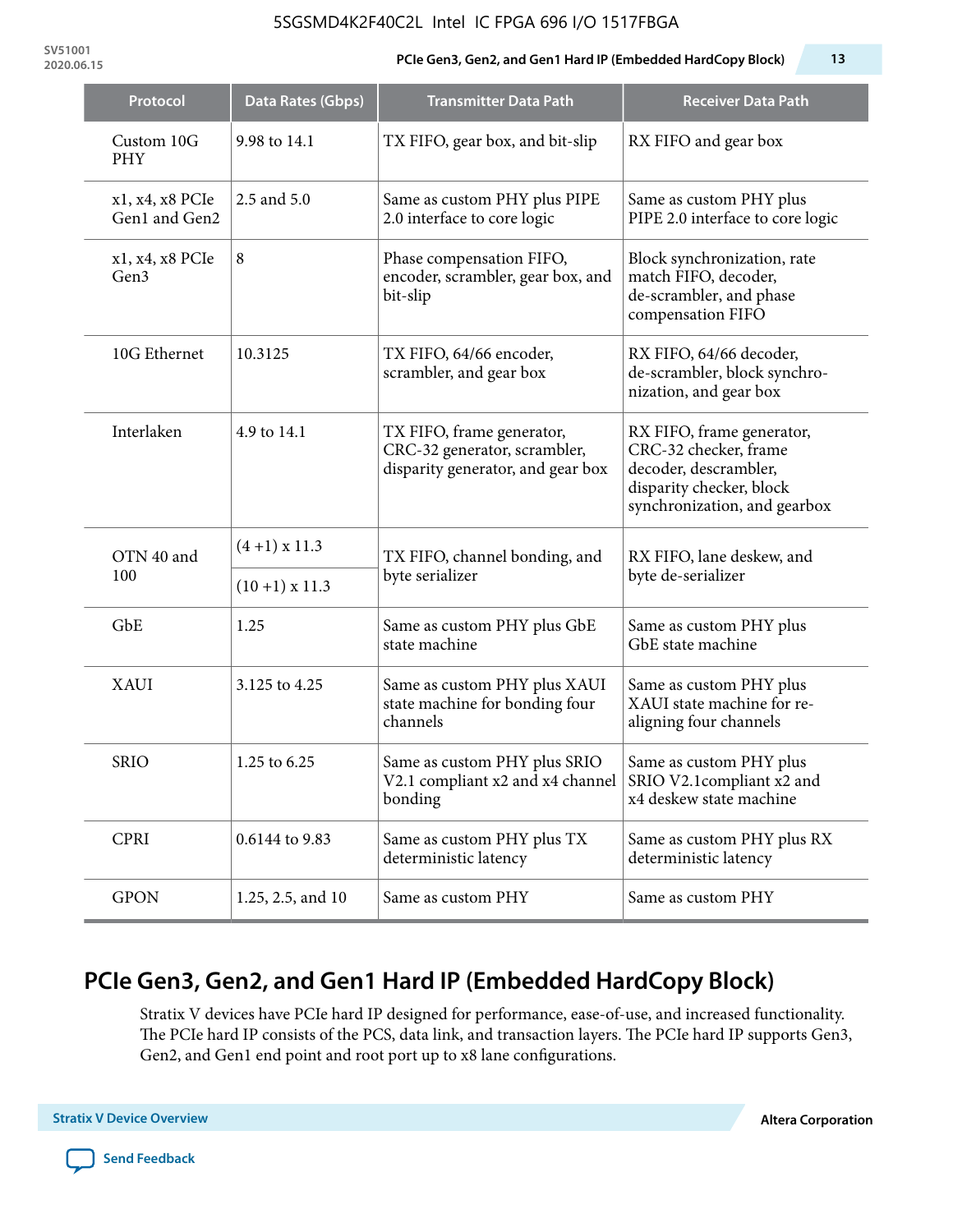#### **14 External Memory and GPIO**

The Stratix V PCIe hard IP operates independently from the core logic, which allows the PCIe link to wake up and complete link training in less than 100 ms while the Stratix V device completes loading the programming file for the rest of the FPGA. The PCIe hard IP also provides added functionality, which helps support emerging features such as Single Root I/O Virtualization (SR-IOV) or optional protocol extensions. In addition, the Stratix V device PCIe hard IP has improved end-to-end data path protection using ECC and enables device CvP.

In all Stratix V devices, the primary PCIe hard IP that supports CvP is always in the bottom left corner of the device (IOBANK\_B0L) when viewing the die from the top.

### **External Memory and GPIO**

Each Stratix V I/O block has a hard FIFO that improves the resynchronization margin as data is transferred from the external memory to the FPGA.

The hard FIFO also lowers PHY latency, resulting in higher random access performance. GPIOs include on-chip dynamic termination to reduce the number of external components and minimize reflections. On-package decoupling capacitors suppress noise on the power lines, which reduce noise coupling into the I/Os. Memory banks are isolated to prevent core noise from coupling to the output, thus reducing jitter and providing optimal signal integrity.

The external memory interface block uses advanced calibration algorithms to compensate for process, voltage and temperature (PVT) variations in the FPGA and external memory components. The advanced algorithms ensure maximum bandwidth and a robust timing margin across all conditions. Stratix V devices deliver a complete memory solution with the High Performance Memory Controller II (HPMC II) and UniPHY MegaCore® IP that simplifies a design for today's advanced memory modules. The following table lists external memory interface block performance.

| Interface         | Performance (MHz) |
|-------------------|-------------------|
| DDR3              | 933               |
| DDR <sub>2</sub>  | 400               |
| QDR II            | 350               |
| $QDR II+$         | 550               |
| <b>RLDRAM II</b>  | 533               |
| <b>RLDRAM III</b> | 800               |

#### **Table 9: External Memory Interface Performance**

The specifications listed in this table are performance targets. For a current achievable performance, use the *External Memory Interface Spec Estimator*.

#### **Related Information**

**[External Memory Interface Spec Estimator](http://www.altera.com/technology/memory/estimator/mem-emif-index.html)**

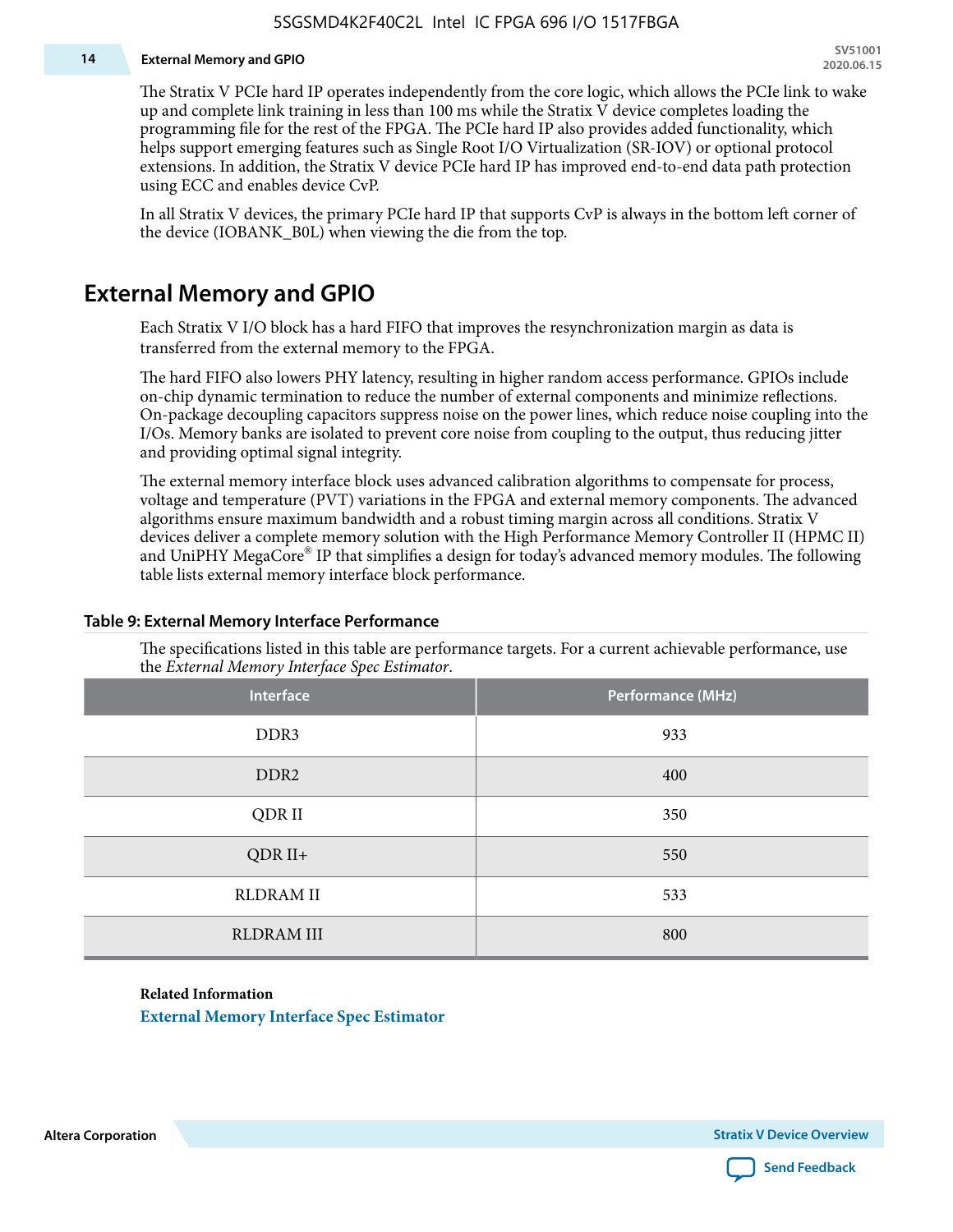# **Adaptive Logic Module**

Stratix V devices use an improved ALM to implement logic functions more efficiently. The Stratix V ALM has eight inputs with a fracturable look-up table (LUT), two dedicated embedded adders, and four dedicated registers.

The Stratix V ALM has the following enhancements:

- Packs 6% more logic when compared with the ALM found in Stratix IV devices.
- Implements select 7-input LUT-based functions, all 6-input logic functions, and two independent functions consisting of smaller LUT sizes (such as two independent 4-input LUTs) to optimize core usage.
- Adds more registers (four registers per 8-input fracturable LUT). More registers allow Stratix V devices to maximize core performance at a higher core logic usage and provides easier timing closure for register-rich and heavily pipelined designs.

The Quartus II software leverages the Stratix V ALM logic structure to deliver the highest performance, optimal logic usage, and lowest compile times. The Quartus II software simplifies design re-use because it automatically maps legacy Stratix designs into the new Stratix V ALM architecture.

# **Clocking**

The Stratix V device core clock network is designed to support 800-MHz fabric operations and 1,066-MHz and 1,600-Mbps external memory interfaces.

The clock network architecture is based on Altera's proven global, quadrant, and peripheral clock structure, which is supported by dedicated clock input pins and fractional clock synthesis PLLs. The Quartus II software identifies all unused sections of the clock network and powers them down, which reduces power consumption.

# **Fractional PLL**

Stratix V devices contain up to 32 fractional PLLs.

You can use the fractional PLLs to reduce both the number of oscillators required on the board and the clock pins used in the FPGA by synthesizing multiple clock frequencies from a single reference clock source. In addition, you can use the fractional PLLs for clock network delay compensation, zero delay buffering, and transmitter clocking for transceivers. Fractional PLLs can be individually configured for integer mode or fractional mode with third-order delta-sigma modulation.

# **Embedded Memory**

Stratix V devices contain two types of embedded memory blocks: MLAB (640-bit) and M20K (20-Kbit). MLAB blocks are ideal for wide and shallow memories. M20K blocks are useful for supporting larger memory configurations and include ECC.

Both types of memory blocks operate up to 600 MHz and can be configured to be a single- or dual-port RAM, FIFO, ROM, or shift register. These memory blocks are flexible and support a number of memory configurations, as shown in the following table.

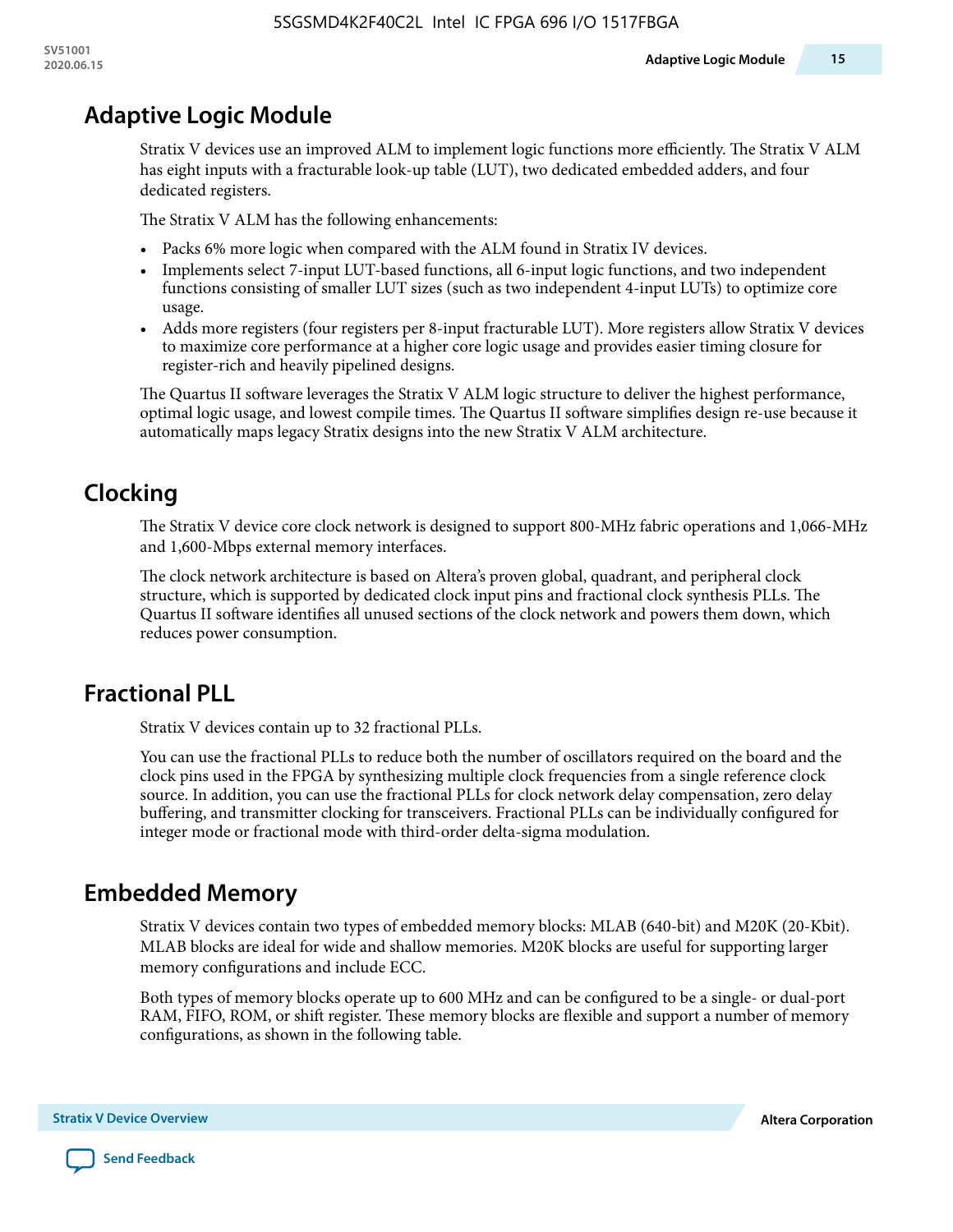#### **16 Variable Precision DSP Block**

**SV51001 2020.06.15**

#### **Table 10: Embedded Memory Block Configuration**

| MLAB (640 Bits) | M20K (20,480 Bits) |
|-----------------|--------------------|
|                 | 512x40             |
|                 | 1Kx20              |
| 32x20           | 2Kx10              |
| 64x10           | 4Kx5               |
|                 | 8Kx2               |
|                 | 16Kx1              |

The Quartus II software simplifies design re-use by automatically mapping memory blocks from legacy Stratix devices into the Stratix V memory architecture.

### **Variable Precision DSP Block**

Stratix V FPGAs feature the industry's first variable precision DSP block that you can configure to natively support signal processing with precision ranging from 9x9 to 36x36.

You can independently configure each DSP block at compile time as either a dual 18x18 multiply accumulate or a single 27x27 multiply accumulate. With a dedicated 64-bit cascade bus, you can cascade multiple variable precision DSP blocks to implement even higher precision DSP functions efficiently. The following table describes how variable precision is accommodated within a DSP block or by using multiple blocks.

| <b>Multiplier Size</b><br>(bits) | <b>DSP Block Resources</b>          | <b>Expected Usage</b>                                      |  |  |
|----------------------------------|-------------------------------------|------------------------------------------------------------|--|--|
| 9x9                              | 1/3 of variable precision DSP block | Low precision fixed point                                  |  |  |
| 18x18                            | 1/2 of variable precision DSP block | Medium precision fixed point                               |  |  |
| 27x27                            | 1 variable precision DSP block      | High precision fixed or single precision<br>floating point |  |  |
| 36x36                            | 2 variable precision DSP blocks     | Very high precision fixed point                            |  |  |

#### **Table 11: Variable Precision DSP Block Configurations**

Complex multiplication is common in DSP algorithms. One of the most popular applications of complex multipliers is the fast Fourier transform (FFT) algorithm, which increases precision requirements on only one side of the multiplier. The variable precision DSP block is designed to support the FFT algorithm with a proportional increase in DSP resources with precision growth. The following table lists complex multipli‐ cation with variable precision DSP blocks.

**Altera Corporation** 

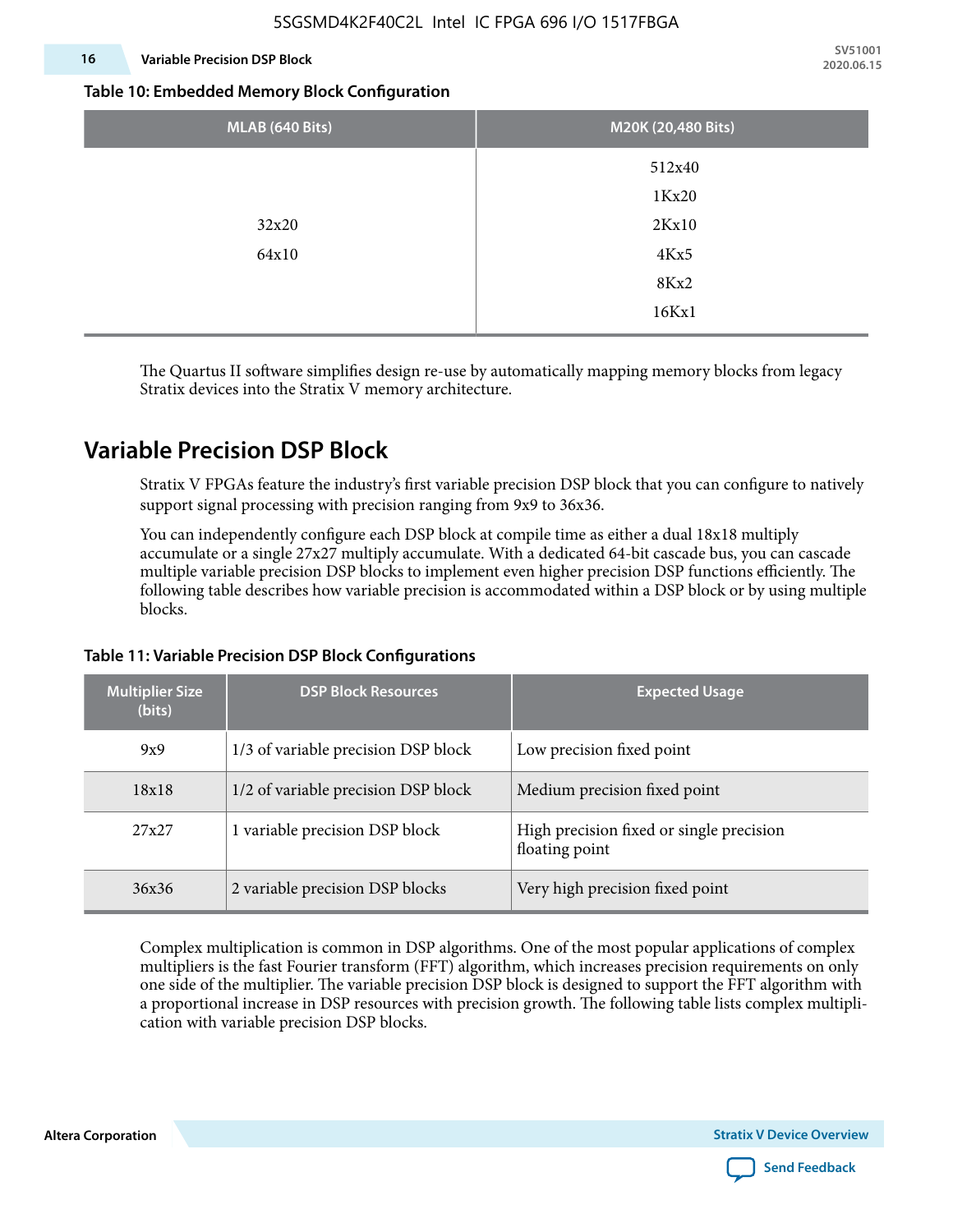| <b>Multiplier Size</b><br>(bits) | <b>DSP Block Resources</b>      | <b>Expected Usage</b>                     |
|----------------------------------|---------------------------------|-------------------------------------------|
| 18x18                            | 2 variable precision DSP blocks | Resource optimized FFTs                   |
| 18x25                            | 3 variable precision DSP blocks | Accommodate bit growth through FFT stages |
| 18x36                            | 4 variable precision DSP blocks | Highest precision FFT stages              |
| 27x27                            | 4 variable precision DSP blocks | Single precision floating point           |

#### **Table 12: Complex Multiplication with Variable Precision DSP Blocks**

For FFT applications with high dynamic range requirements, only the Altera $^\circ$  FFT MegaCore offers an option of single precision floating point implementation, with the resource usage and performance similar to high-precision fixed point implementations.

Other new features include:

- 64-bit accumulator, the largest in the industry
- Hard pre-adder, available in both 18- and 27-bit modes
- Cascaded output adders for efficient systolic FIR filters
- Internal coefficient register banks
- Enhanced independent multiplier operation
- Efficient support for single- and double-precision floating point arithmetic
- Ability to infer all the DSP block modes through HDL code using the Altera Complete Design Suite

The variable precision DSP block is ideal for higher bit precision in high-performance DSP applications. At the same time, the variable precision DSP block can efficiently support the many existing 18-bit DSP applications, such as high definition video processing and remote radio heads. Stratix V FPGAs, with the variable precision DSP block architecture, are the only FPGA family that can efficiently support many different precision levels, up to and including floating point implementations. This flexibility results in increased system performance, reduced power consumption, and reduced architecture constraints for system algorithm designers.

### **Power Management**

Stratix V devices leverage FPGA architectural features and process technology advancements to reduce total power consumption by up to 30% when compared with Stratix IV devices at the same performance level.

Stratix V devices continue to provide programmable power technology, introduced in earlier generations of Stratix FPGA families. The Quartus II software PowerPlay feature identifies critical timing paths in a design and biases core logic in that path for high performance. PowerPlay also identifies non-critical timing paths and biases core logic in that path for low power instead of high performance. PowerPlay automatically biases core logic to meet performance and optimize power consumption.

Additionally, Stratix V devices have a number of hard IP blocks that reduce logic resources and deliver substantial power savings when compared with soft implementations. The list includes PCIe Gen1/Gen2/ Gen3, Interlaken PCS, hard I/O FIFOs, and transceivers. Hard IP blocks consume up to 50% less power than equivalent soft implementations.

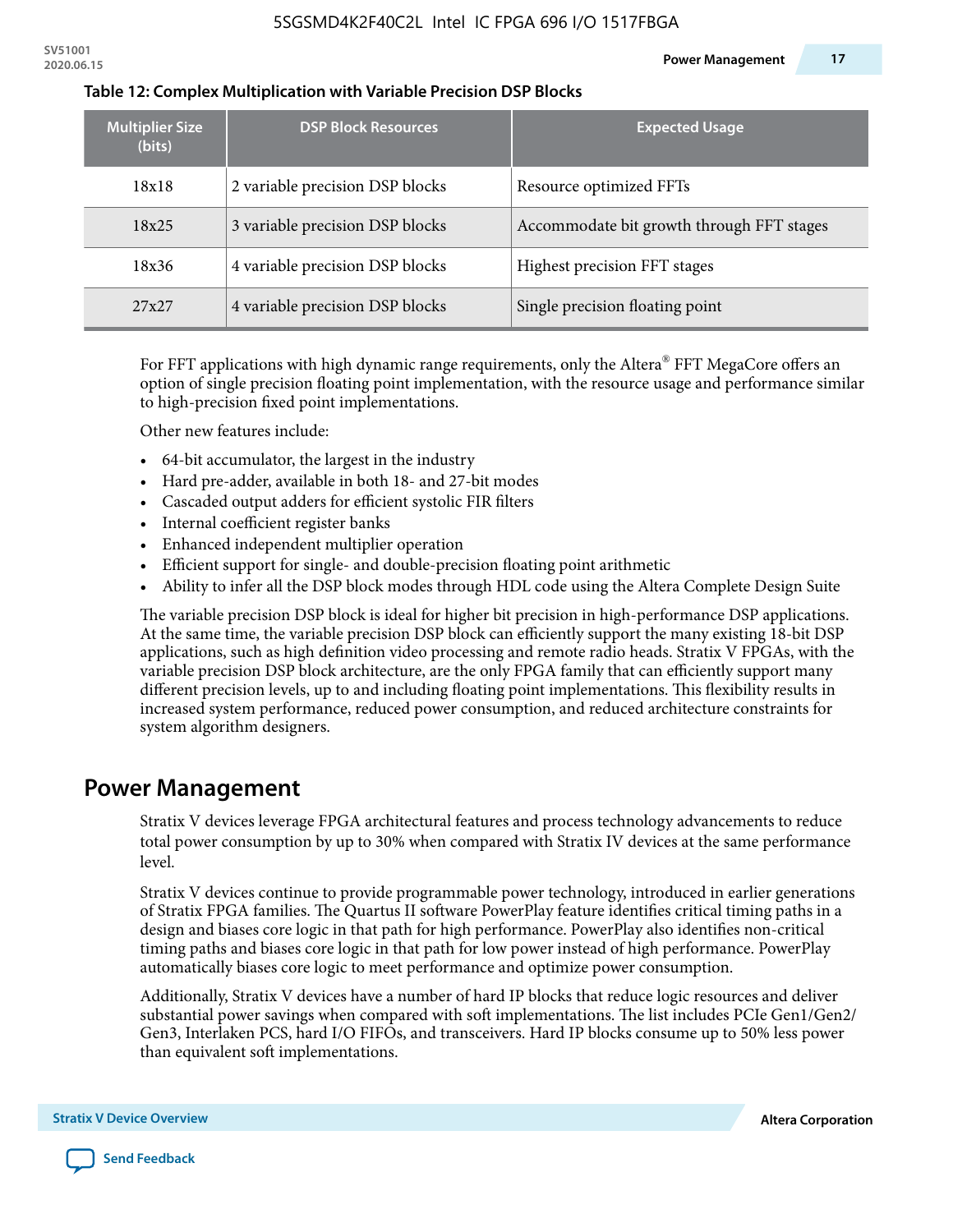#### **18 Incremental Compilation**

Stratix V transceivers are designed for power efficiency. The transceiver channels consume 50% less power than Stratix IV FPGAs. The transceiver PMA consumes approximately 90 mW at 6.5 Gbps and 170 mW at 12.5 Gbps.

### **Incremental Compilation**

The Quartus II software incremental compilation feature reduces compilation time by up to 70% and preserves performance to ease timing closure.

Incremental compilation supports top-down, bottom-up, and team-based design flows. Incremental compilation facilitates modular hierarchical and team-based design flows where a team of designers work in parallel on a design. Different designers or IP providers can develop and optimize different blocks of the design independently, which you can then import into the top-level project.

### **Enhanced Configuration and CvP**

Stratix V device configuration is enhanced for ease-of-use, speed, and cost.

Stratix V devices support a new 4-bit bus active serial mode (ASx4). ASx4 supports up to a 400Mbps data rate using small low-cost quad interface Flash devices. ASx4 mode is easy to use and offers an ideal balance between cost and speed. Finally, the fast passive parallel (FPP) interface is enhanced to support 8-, 16-, and 32-bit data widths to meet a wide range of performance and cost goals.

You can configure Stratix V FPGAs using CvP with PCIe. CvP with PCIe divides the configuration process into two parts: the PCIe hard IP and periphery and the core logic fabric. CvP uses a much smaller amount of external memory (flash or ROM) because CvP has to store only the configuration file for the PCIe hard IP and periphery. The 100-ms power-up to active time (for PCIe) is much easier to achieve when only the PCIe hard IP and periphery are loaded. After the PCIe hard IP and periphery are loaded and the root port is booted up, application software running on the root port can send the configuration file for the FPGA fabric across the PCIe link where the file is loaded into the FPGA. The FPGA is then fully configured and functional.

The following table lists the configuration modes available for Stratix V devices.

| <b>Mode</b>                           | <b>Fast or</b><br><b>Slow POR</b> | Compres-<br>sion | <b>Encryption</b> | <b>Remote</b><br><b>Update</b> | Data Width | <b>Max Clock</b><br>Rate (MHz) | <b>Max Data Rate</b><br>(Mbps) |
|---------------------------------------|-----------------------------------|------------------|-------------------|--------------------------------|------------|--------------------------------|--------------------------------|
| <b>Active Serial</b><br>(AS)          | Yes                               | Yes              | Yes               | Yes                            | 1,4        | 100                            | 400                            |
| Passive Serial<br>(PS)                | Yes                               | <b>Yes</b>       | Yes               |                                | 1          | 125                            | 125                            |
| <b>Fast Passive</b><br>Parallel (FPP) | Yes                               | Yes              | Yes               | Yes $(14)$                     | 8, 16, 32  | $125^{(15)}$                   | 3,000                          |

#### **Table 13: Configuration Modes for Stratix V Devices**

**Altera Corporation Stratix V Device Overview**



<sup>(14)</sup> Remote update support with the Parallel Flash Loader.

<sup>&</sup>lt;sup>(15)</sup> The maximum clock rate is 125 MHz for x8 and x16 FPP, but only 100 MHz for x32 FPP.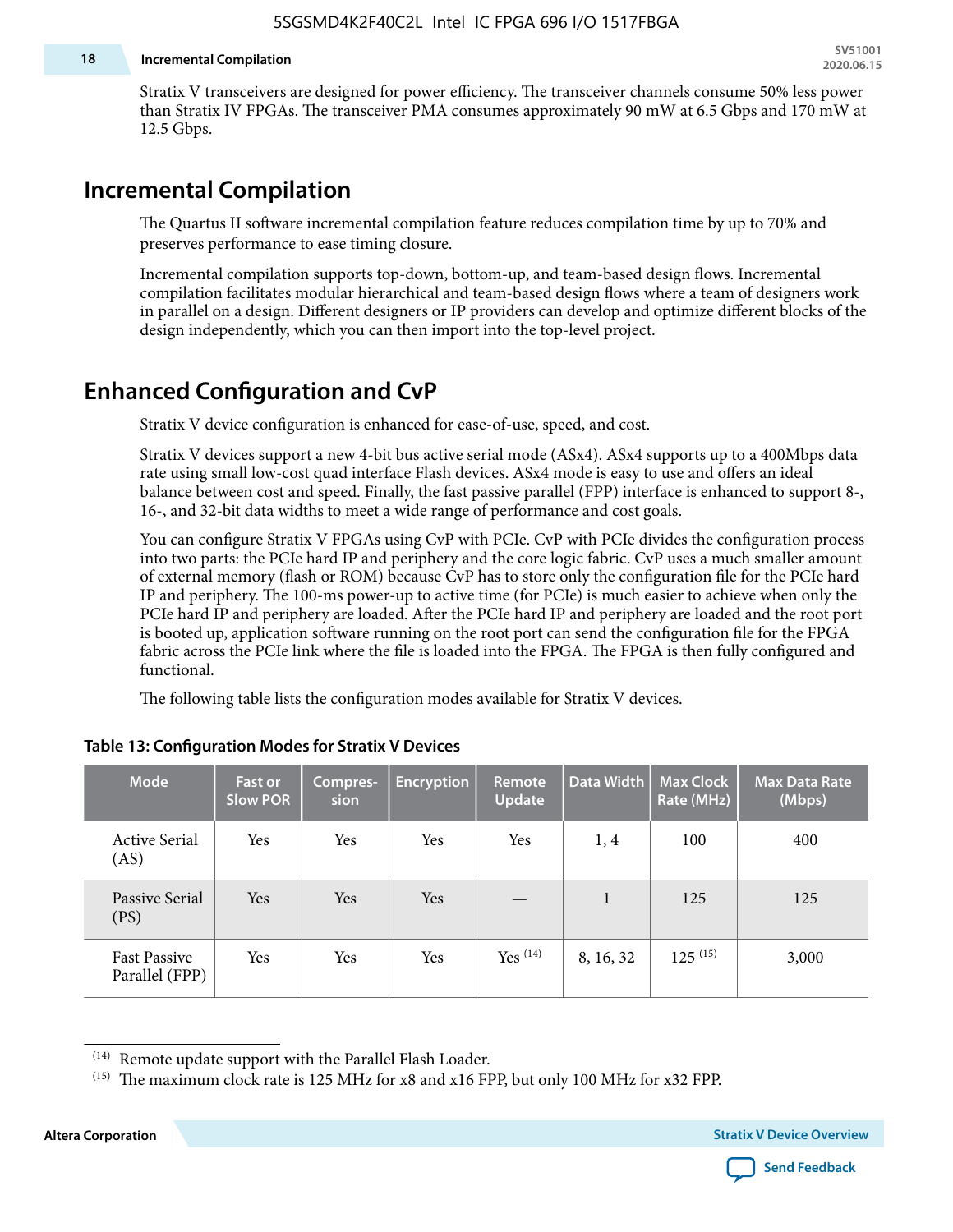| <b>Mode</b>                     | <b>Fast or</b><br><b>Slow POR</b> | Compres-<br>sion | <b>Encryption</b> | Remote<br><b>Update</b> | Data Width | <b>Max Clock</b><br>Rate (MHz) | <b>Max Data Rate</b><br>(Mbps) |
|---------------------------------|-----------------------------------|------------------|-------------------|-------------------------|------------|--------------------------------|--------------------------------|
| CvP                             |                                   |                  | Yes               | Yes                     | 1, 2, 4, 8 |                                | 3,000                          |
| Partial<br>Reconfigura-<br>tion |                                   |                  | Yes               | Yes                     | 16         | 125                            | 2,000                          |
| JTAG                            |                                   |                  |                   |                         |            | 33                             | 33                             |

### **Partial Reconfiguration**

Partial reconfiguration allows you to reconfigure part of the FPGA while other sections continue to operate.

This capability is required in systems where uptime is critical because partial reconfiguration allows you to make updates or adjust functionality without disrupting services. While lowering power and cost, partial reconfiguration also increases the effective logic density by removing the necessity to place FPGA functions that do not operate simultaneously. Instead, you can store these functions in external memory and load them as required. This capability reduces the size of the FPGA by allowing multiple applications on a single FPGA, saving board space and reducing power.

You no longer need to know all the details of the FPGA architecture to perform partial reconfiguration. Altera simplifies the process by extending the power of incremental compilation used in earlier versions of the Quartus II software.

Partial reconfiguration is supported in the following configurations:

- Partial reconfiguration through the FPP x16 I/O interface
- CvP
- Soft internal core, such as the Nios® II processor.

# **Automatic Single Event Upset Error Detection and Correction**

Stratix V devices offer single event upset (SEU) error detection and correction circuitry that is robust and easy to use.

The correction circuitry includes protection for configuration RAM (CRAM) programming bits and user memories. The CRAM is protected by a continuously running cyclical redundancy check (CRC) error detection circuit with integrated ECC that automatically corrects one or double-adjacent bit errors and detects higher order multi-bit errors. When more than two errors occur, correction is available through a core programming file reload that refreshes a design while the FPGA is operating.

The physical layout of the FPGA is optimized to make the majority of multi-bit upsets appear as independent single- or double-adjacent bit errors, which are automatically corrected by the integrated CRAM ECC circuitry. In addition to the CRAM protection in Stratix V devices, user memories include integrated ECC circuitry and are layout-optimized to enable error detection of 3-bit errors and correction for 2-bit errors.

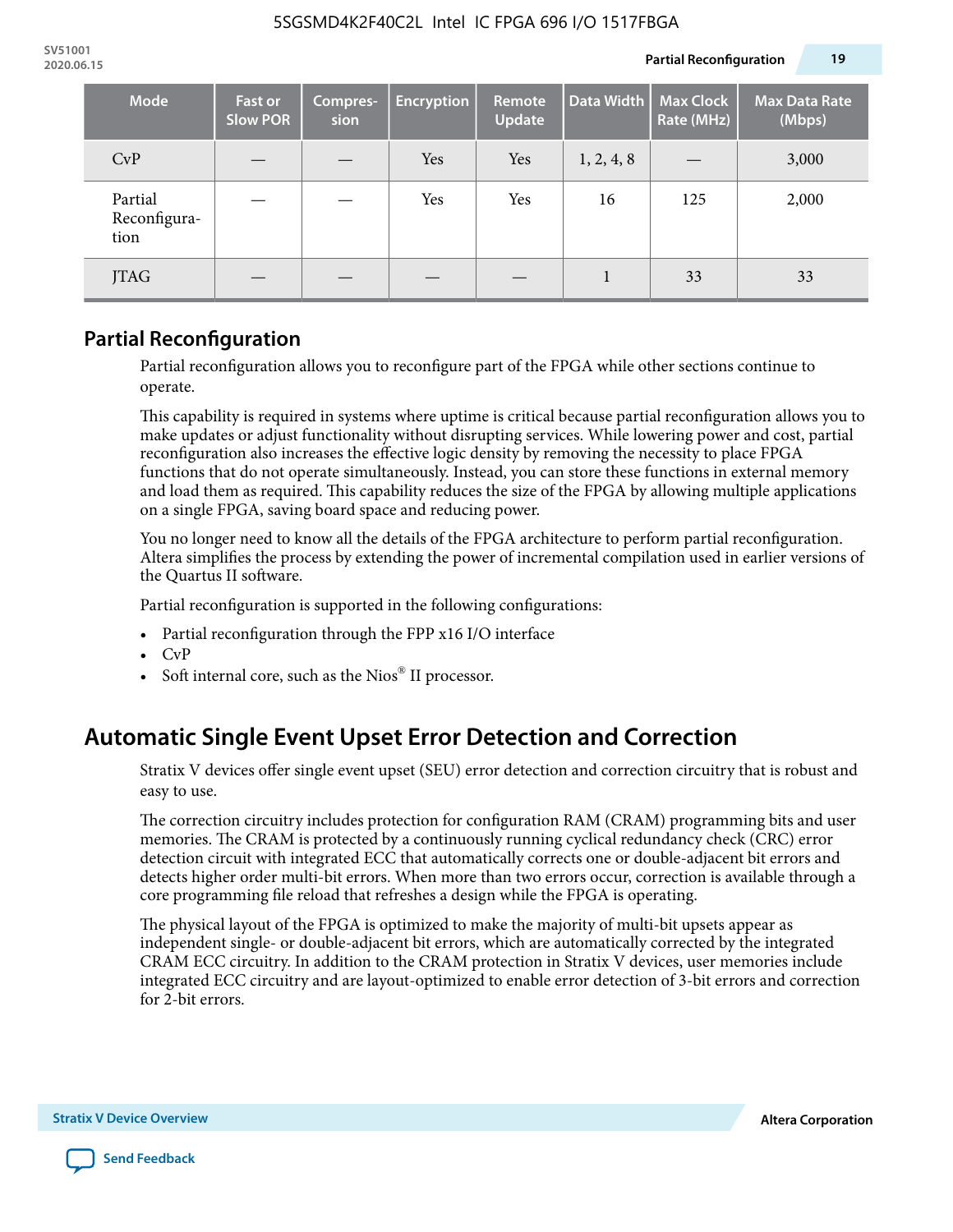### **HardCopy V Devices**

HardCopy V ASICs offer the lowest risk and lowest total cost in ASIC designs with embedded high-speed transceivers. You can prototype and debug with Stratix V FPGAs, then use HardCopy V ASICs for volume production. The proven turnkey process creates a functionally equivalent HardCopy V ASIC with or without embedded transceivers to meet all timing constraints in as little as 12 weeks.

The powerful combination of Stratix V FPGAs and HardCopy V ASICs can help you meet your design requirements. Whether you plan for ASIC production and require the lowest-risk, lowest-cost path from specification to production or require a cost reduction path for your FPGA-based systems, Altera provides the optimal solution for power, performance, and device bandwidth.

# **Ordering Information**

This section describes ordering information for Stratix V GT, GX, GS, and E devices.

The following figure shows the ordering codes for Stratix V devices.

**Altera Corporation** 

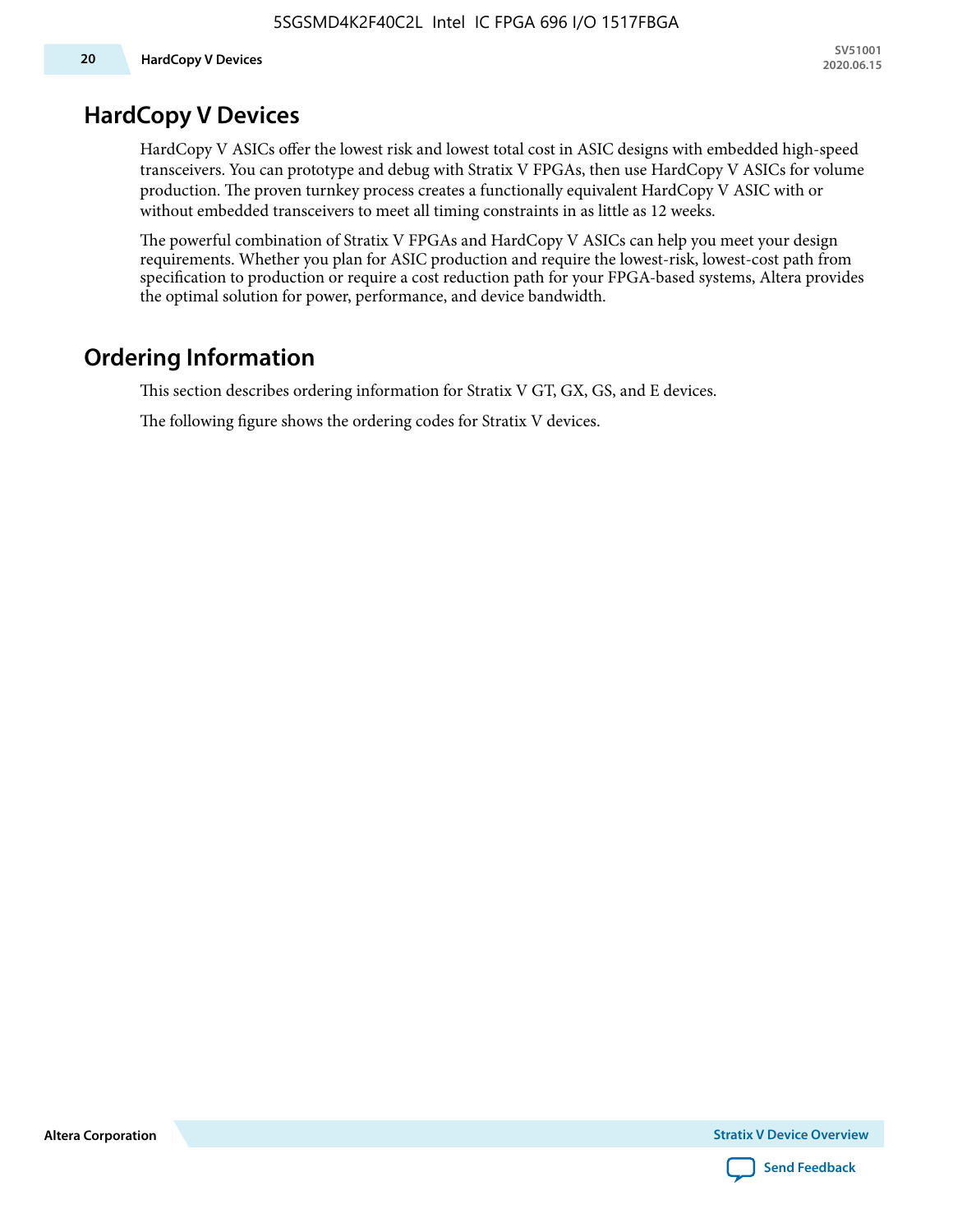#### **Figure 2: Ordering Information for Stratix V Devices**



(1) Stratix V mainstream "M" devices have exactly one instantiation of PCI Express hard IP. Extended "E" devices have either two or four instantiations of PCI Express hard IP, depending on the device and package combination. For non-transceiver Stratix V devices, this character does not appear in the part number.

(2) You can select one or two of these options, or you can ignore these options.

(3) YY parts can support transceiver operations up to 10.3125 Gbps.

(4) Contact Intel for availability.

# **Document Revision History**

| <b>Document</b><br><b>Version</b> | <b>Changes</b>                                                                                                                                            |
|-----------------------------------|-----------------------------------------------------------------------------------------------------------------------------------------------------------|
| 2020.06.15                        | Updated Figure: Ordering Information for Stratix V Devices:<br>• Added the RoHS ordering information.<br>• Removed "ES" from the list of optional suffix. |

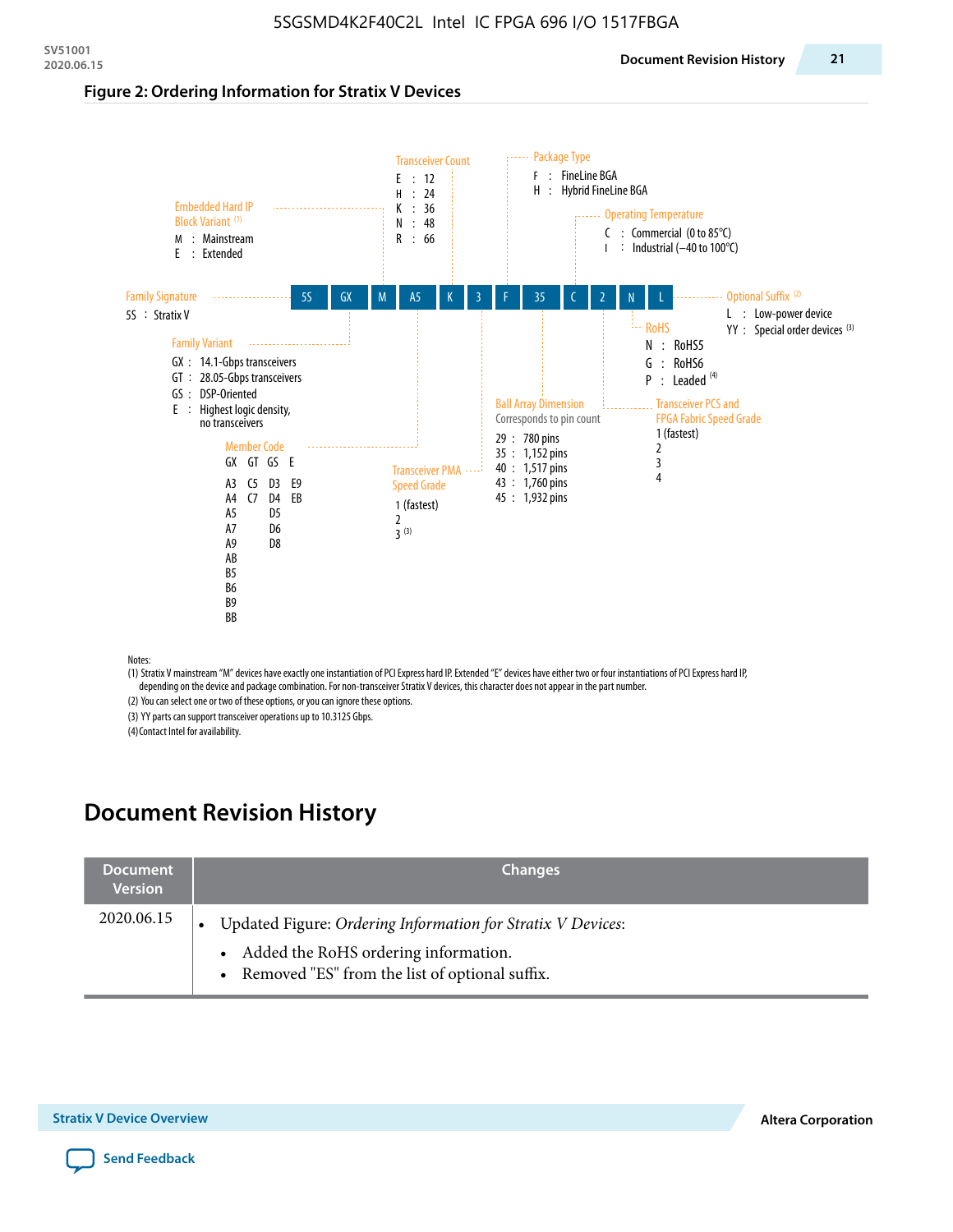#### **22 Document Revision History**

**SV51001 2020.06.15**

### **Table 14: Document Revision History**

| <b>Date</b>   | <b>Version</b> | <b>Changes Made</b>                                                                                                                                                                                                                                                                                                                                                                                                                                                                                                                                                                             |
|---------------|----------------|-------------------------------------------------------------------------------------------------------------------------------------------------------------------------------------------------------------------------------------------------------------------------------------------------------------------------------------------------------------------------------------------------------------------------------------------------------------------------------------------------------------------------------------------------------------------------------------------------|
| October 2015  | 2015.10.01     | Changed heading in the "Ordering Information for Stratix V<br>Devices" figure to "Embedded Hard IP Block Variant".                                                                                                                                                                                                                                                                                                                                                                                                                                                                              |
| January 2015  | 2015.01.15     | Added ALM counts and device package sizes to the four<br>$\bullet$<br>device family features tables.<br>In the "Stratix V GX Device Features" table, changed the<br>$\bullet$<br>number of DDR3 SDRAM x72 DIMM Interfaces for the<br>5SGXA3 and 5SGXA4 devices to 6. Also added footnote<br>to this row.<br>Deleted listings for 40GBASE-R and 100GBASE-R<br>Ethernet from the "Transceiver PCS Features" table in the<br>"Low-Power Serial Transceivers" section.<br>Added YY code to the Optional Suffix category in the<br>$\bullet$<br>"Ordering Information for Stratix V Devices" figure. |
| April 2014    | 2014.04.08     | Updated "Variable precision DSP blocks" section of the<br>"Features Summary" table to 600 MHz performance.                                                                                                                                                                                                                                                                                                                                                                                                                                                                                      |
| April 2014    | 2014.04.03     | Updated GPIOs section of the "Features Summary" table<br>$\bullet$<br>to 1.6 Gbps LVDS.<br>Changed clocking speed to 800 MHz in the "Features<br>Summary" and the "Clocking" sections.                                                                                                                                                                                                                                                                                                                                                                                                          |
| January 2014  | 2014.01.10     | Added link to Altera Product Selector in the "Stratix V<br>Family Plan" section.<br>Corrected DDR2 performance from 533 MHz to<br>$\bullet$<br>400 MHz.<br>Updated "Device Migration List Across All Stratix V<br>Device Variants" table.                                                                                                                                                                                                                                                                                                                                                       |
| May 2013      | 2013.05.06     | Added link to the known document issues in the<br>Knowledge Base.<br>Updated backplane support information.<br>$\bullet$<br>Added a note about the number of I/Os to each table in<br>the "Stratix V Family Plan" section.<br>Updated the "Ordering Information for Stratix V<br>$\bullet$<br>Devices" figure.                                                                                                                                                                                                                                                                                  |
| December 2012 | 3.1            | Updated Table 6 and Table 13.<br>$\bullet$<br>Updated Figure 2.<br>$\bullet$                                                                                                                                                                                                                                                                                                                                                                                                                                                                                                                    |
| June 2012     | 3.0            | Converted chapter to stand-alone format and removed<br>$\bullet$<br>from the Stratix V handbook.<br>Changed title of document to Stratix V Device Overview<br>$\bullet$<br>Updated Figure 1.<br>$\bullet$<br>Minor text edits.                                                                                                                                                                                                                                                                                                                                                                  |

**Altera Corporation** 

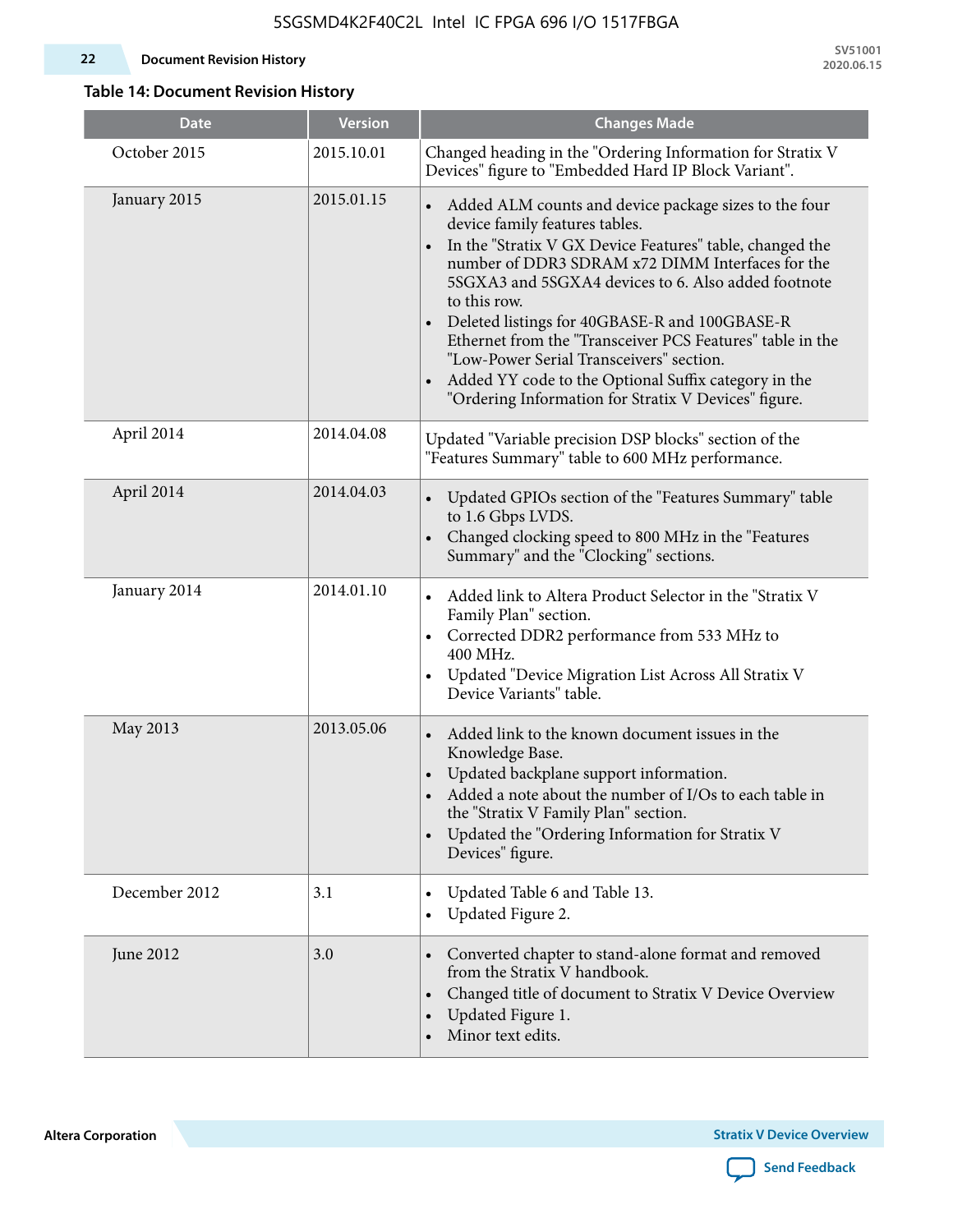**SV51001**

| <b>Date</b>    | <b>Version</b> | <b>Changes Made</b>                                                                                                                                                                                                                                 |
|----------------|----------------|-----------------------------------------------------------------------------------------------------------------------------------------------------------------------------------------------------------------------------------------------------|
| February 2012  | 2.3            | Updated Table 1-2, Table 1-3, Table 1-4, and Table 1-5.<br>Updated Figure 1-2.<br>Updated "Automatic Single Event Upset Error Detection<br>and Correction" on page 18.<br>Minor text edits.<br>$\bullet$                                            |
| December 2011  | 2.2            | Updated Table 1-2 and Table 1-3.                                                                                                                                                                                                                    |
| November 2011  | 2.1            | Changed Stratix V GT transceiver speed from 28 Gbps to<br>28.05 Gbps.<br>Updated Figure 1-2.<br>$\bullet$                                                                                                                                           |
| November 2011  | 2.0            | Revised Figure 1-2.<br>Updated Table 1-5.<br>Minor text edits.                                                                                                                                                                                      |
| September 2011 | 1.10           | Updated Table 1-2, Table 1-3, and Table 1-4.                                                                                                                                                                                                        |
| September 2011 | 1.9            | Updated Table 1-1, Table 1-2, Table 1-3, Table 1-4, and<br>Table $1-5$ .<br>Updated Figure 1-2.<br>Minor text edits.                                                                                                                                |
| June 2011      | 1.8            | Changed 800 MHz to 1,066 MHz for DDR3 in Table 1-8<br>and in text.                                                                                                                                                                                  |
| May 2011       | 1.7            | For Stratix V GT devices, changed 14.1 Gbps to<br>12.5 Gbps.<br>• Changed Configuration via PCIe to Configuration via<br>Protocol<br>Updated Table 1–1, Table 1–2, Table 1–3, Table 1–4,<br>Table 1-5, and Table 1-6.<br>Chapter moved to Volume 1. |
| January 2011   | 1.6            | Added Stratix V GS information.<br>Updated tables listing device features.<br>$\bullet$<br>Added device migration information.<br>Updated 12.5-Gbps transceivers to 14.1-Gbps<br>transceivers                                                       |
| December 2010  | 1.5            | Updated Table 1-1.                                                                                                                                                                                                                                  |
| December 2010  | 1.4            | Updated Table 1-1.<br>Updated Figure 1-2.<br>Converted to the new template.<br>Minor text edits.                                                                                                                                                    |

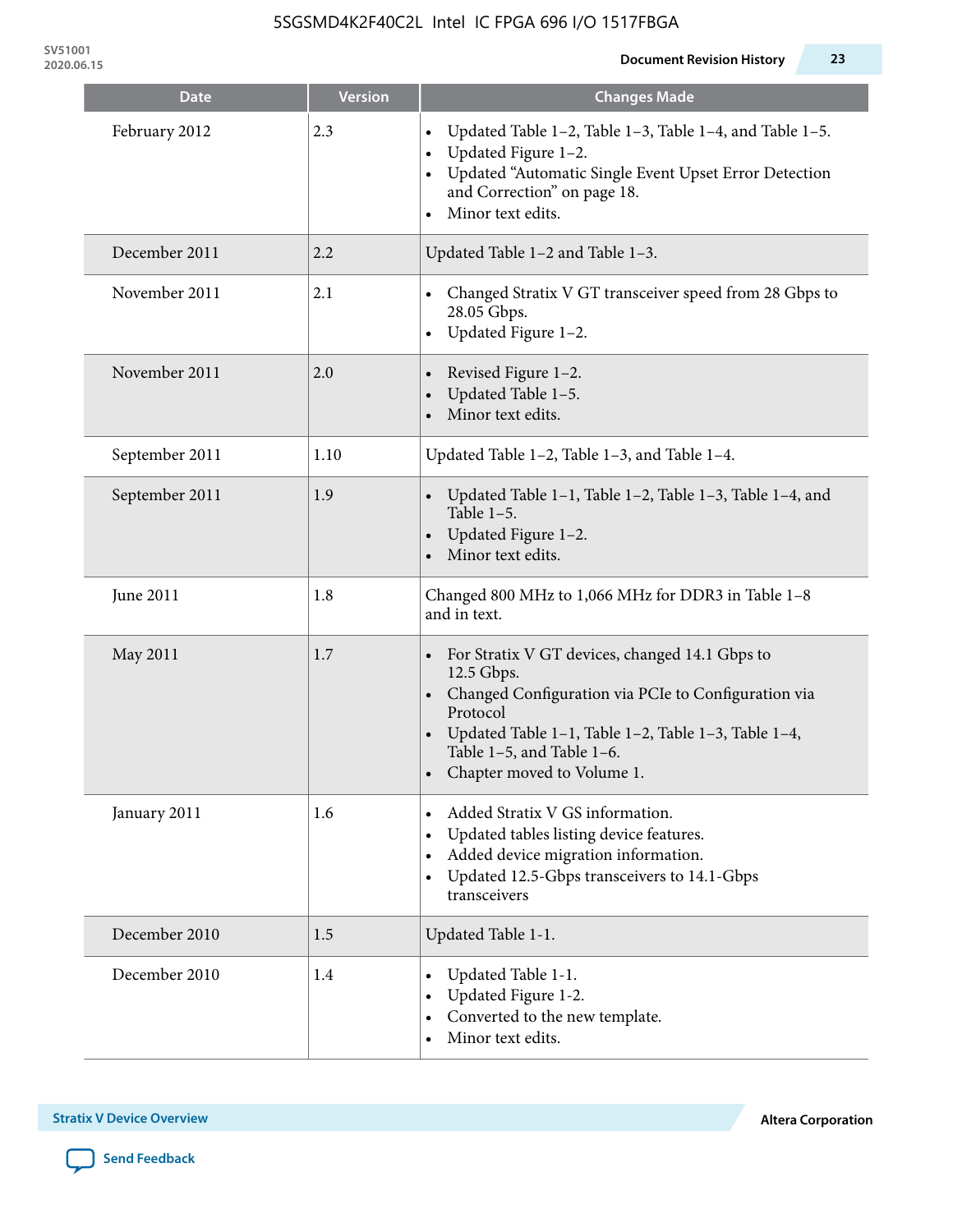

**24 Document Revision History**

| Date             | <b>Version</b> | <b>Changes Made</b>                                                                                                                                                                                                                                                                                                                                                                             |
|------------------|----------------|-------------------------------------------------------------------------------------------------------------------------------------------------------------------------------------------------------------------------------------------------------------------------------------------------------------------------------------------------------------------------------------------------|
| <b>July 2010</b> | 1.3            | Updated Table 1-5                                                                                                                                                                                                                                                                                                                                                                               |
| <b>July 2010</b> | 1.2            | Updated "Features Summary" on page 1-2<br>Updated resource counts in Table 1-1 and Table 1-2<br>Removed "Interlaken PCS Hard IP" and "10G Ethernet<br>Hard IP"<br>Added "40G and 100G Ethernet Hard IP (Embedded<br>HardCopy Block)" on page 1-7<br>Added information about Configuration via PCIe<br>Added "Partial Reconfiguration" on page 1-12<br>Added "Ordering Information" on page 1-14 |
| May 2010         | 1.1            | Updated part numbers in Table $1-1$ and Table $1-2$                                                                                                                                                                                                                                                                                                                                             |
| April 2010       | 1.0            | Initial release                                                                                                                                                                                                                                                                                                                                                                                 |

**Altera Corporation**